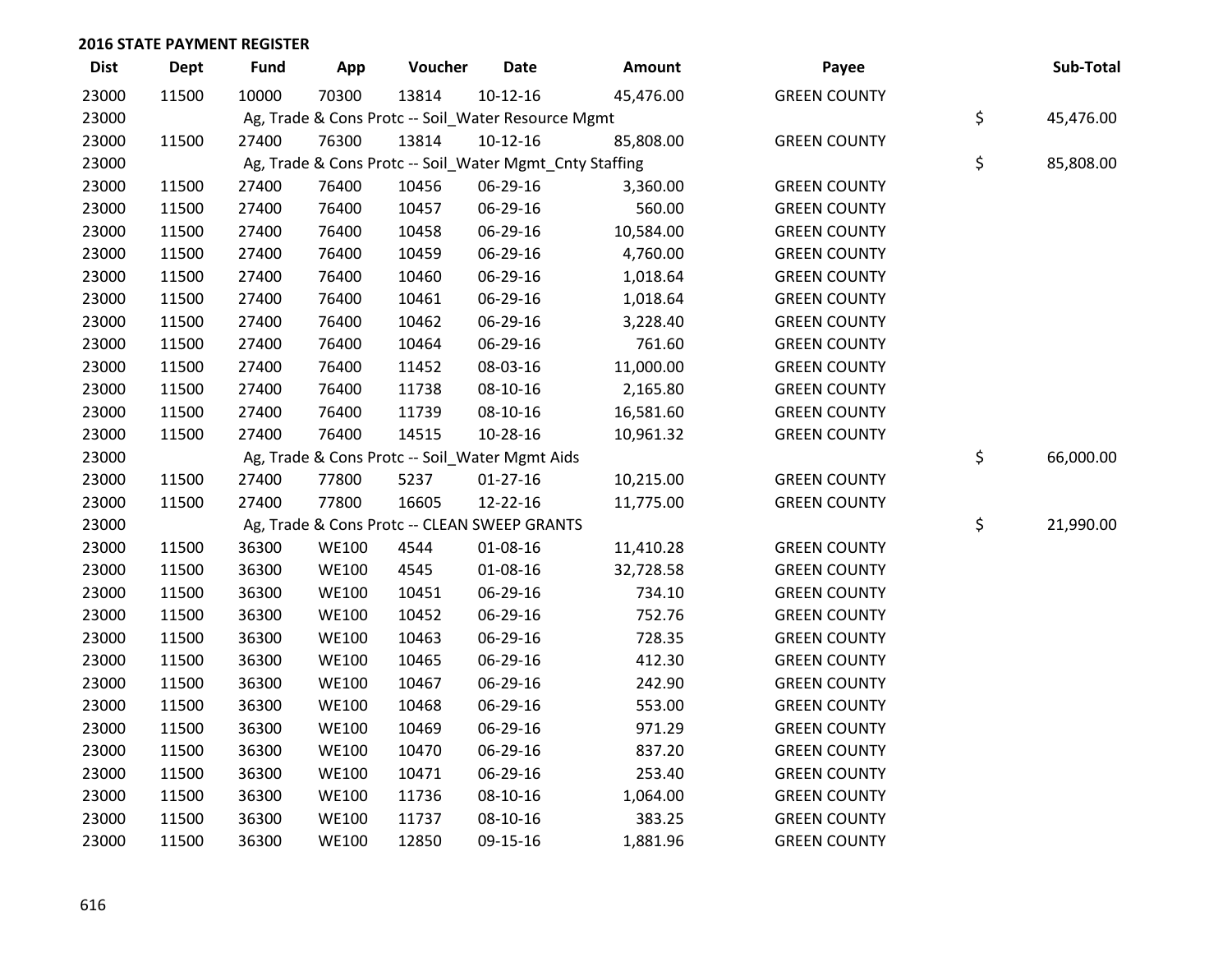| <b>Dist</b> | Dept  | <b>Fund</b> | App          | Voucher                                             | <b>Date</b> | <b>Amount</b> | Payee                  | Sub-Total        |
|-------------|-------|-------------|--------------|-----------------------------------------------------|-------------|---------------|------------------------|------------------|
| 23000       | 11500 | 36300       | <b>WE100</b> | 12851                                               | 09-15-16    | 27,329.38     | <b>GREEN COUNTY</b>    |                  |
| 23000       | 11500 | 36300       | <b>WE100</b> | 14509                                               | 10-28-16    | 4,484.20      | <b>GREEN COUNTY</b>    |                  |
| 23000       | 11500 | 36300       | <b>WE100</b> | 14510                                               | 10-28-16    | 4,658.54      | <b>GREEN COUNTY</b>    |                  |
| 23000       | 11500 | 36300       | <b>WE100</b> | 14511                                               | 10-28-16    | 461.30        | <b>GREEN COUNTY</b>    |                  |
| 23000       | 11500 | 36300       | <b>WE100</b> | 14512                                               | 10-28-16    | 611.80        | <b>GREEN COUNTY</b>    |                  |
| 23000       | 11500 | 36300       | <b>WE100</b> | 14514                                               | 10-28-16    | 361.20        | <b>GREEN COUNTY</b>    |                  |
| 23000       | 11500 | 36300       | <b>WE100</b> | 15594                                               | 11-28-16    | 1,663.00      | <b>GREEN COUNTY</b>    |                  |
| 23000       | 11500 | 36300       | <b>WE100</b> | 15595                                               | 11-28-16    | 612.50        | <b>GREEN COUNTY</b>    |                  |
| 23000       | 11500 | 36300       | <b>WE100</b> | 15596                                               | 11-28-16    | 175.35        | <b>GREEN COUNTY</b>    |                  |
| 23000       | 11500 | 36300       | <b>WE100</b> | 15597                                               | 11-28-16    | 787.50        | <b>GREEN COUNTY</b>    |                  |
| 23000       |       |             |              | Ag, Trade & Cons Protc -- AGRICULTURE-SOIL & WATER  |             |               |                        | \$<br>94,098.14  |
| 23000       | 16500 | 10000       | 23600        | 7235                                                | 10-31-16    | 2,718.89      | <b>GREEN COUNTY</b>    |                  |
| 23000       |       |             |              | Safety & Prof Services -- POWTS Replacement Rehab   |             |               |                        | \$<br>2,718.89   |
| 23000       | 37000 | 10000       | 68300        | 34883                                               | 03-03-16    | 18,629.32     | <b>GREEN COUNTY</b>    |                  |
| 23000       |       |             |              | Natural Resources -- EA - federal funds             |             |               |                        | \$<br>18,629.32  |
| 23000       | 37000 | 21200       | 56300        | 19551                                               | 01-08-16    | 2,500.00      | <b>GREEN COUNTY</b>    |                  |
| 23000       |       |             |              | Natural Resources -- ResAids - county cons aids     |             |               |                        | \$<br>2,500.00   |
| 23000       | 37000 | 21200       | 58900        | 102276                                              | 11-18-16    | 904.64        | <b>GREEN COUNTY</b>    |                  |
| 23000       |       |             |              | Natural Resources -- Resource aids - distribution o |             |               |                        | \$<br>904.64     |
| 23000       | 37000 | 36300       | TF100        | 34882                                               | 03-03-16    | 18,629.33     | <b>GREEN COUNTY</b>    |                  |
| 23000       |       |             |              | Natural Resources -- DNR-NONPOINT SOURCE            |             |               |                        | \$<br>18,629.33  |
| 23000       | 39500 | 21100       | 18500        | 57045                                               | 12-01-16    | 1,860.39      | <b>GREEN COUNTY</b>    |                  |
| 23000       | 39500 | 21100       | 18500        | 57049                                               | 12-01-16    | 847.22        | <b>GREEN COUNTY</b>    |                  |
| 23000       | 39500 | 21100       | 18500        | 57099                                               | 12-01-16    | 1,562.22      | <b>GREEN COUNTY</b>    |                  |
| 23000       | 39500 | 21100       | 18500        | 58790                                               | 12-05-16    | 1,078.30      | <b>GREEN COUNTY</b>    |                  |
| 23000       |       |             |              | Transportation -- Hwy Sfty Loc Aid Ffd              |             |               |                        | \$<br>5,348.13   |
| 23000       | 39500 | 21100       | 19000        | 132                                                 | 07-05-16    | 473,041.10    | <b>GREEN COUNTY</b>    |                  |
| 23000       | 39500 | 21100       | 19000        | 29086                                               | 10-03-16    | 236,520.57    | <b>GREEN COUNTY</b>    |                  |
| 23000       |       |             |              | Transportation -- Trans Aids To Co.-Sf              |             |               |                        | \$<br>709,561.67 |
| 23000       | 39500 | 21100       | 16800        | 88023                                               | 05-06-16    | 90,687.00     | <b>COUNTY OF GREEN</b> |                  |
| 23000       |       |             |              | Transportation -- Eldly&Disa Co/Aid Sf              |             |               |                        | \$<br>90,687.00  |
| 23000       | 39500 | 21100       | 18500        | 81493                                               | 05-10-16    | 438.08        | TREAS GREEN CO         |                  |
| 23000       | 39500 | 21100       | 18500        | 81493                                               | 05-10-16    | 919.32        | TREAS GREEN CO         |                  |
| 23000       | 39500 | 21100       | 18500        | 81585                                               | $05-11-16$  | 1,399.76      | TREAS GREEN CO         |                  |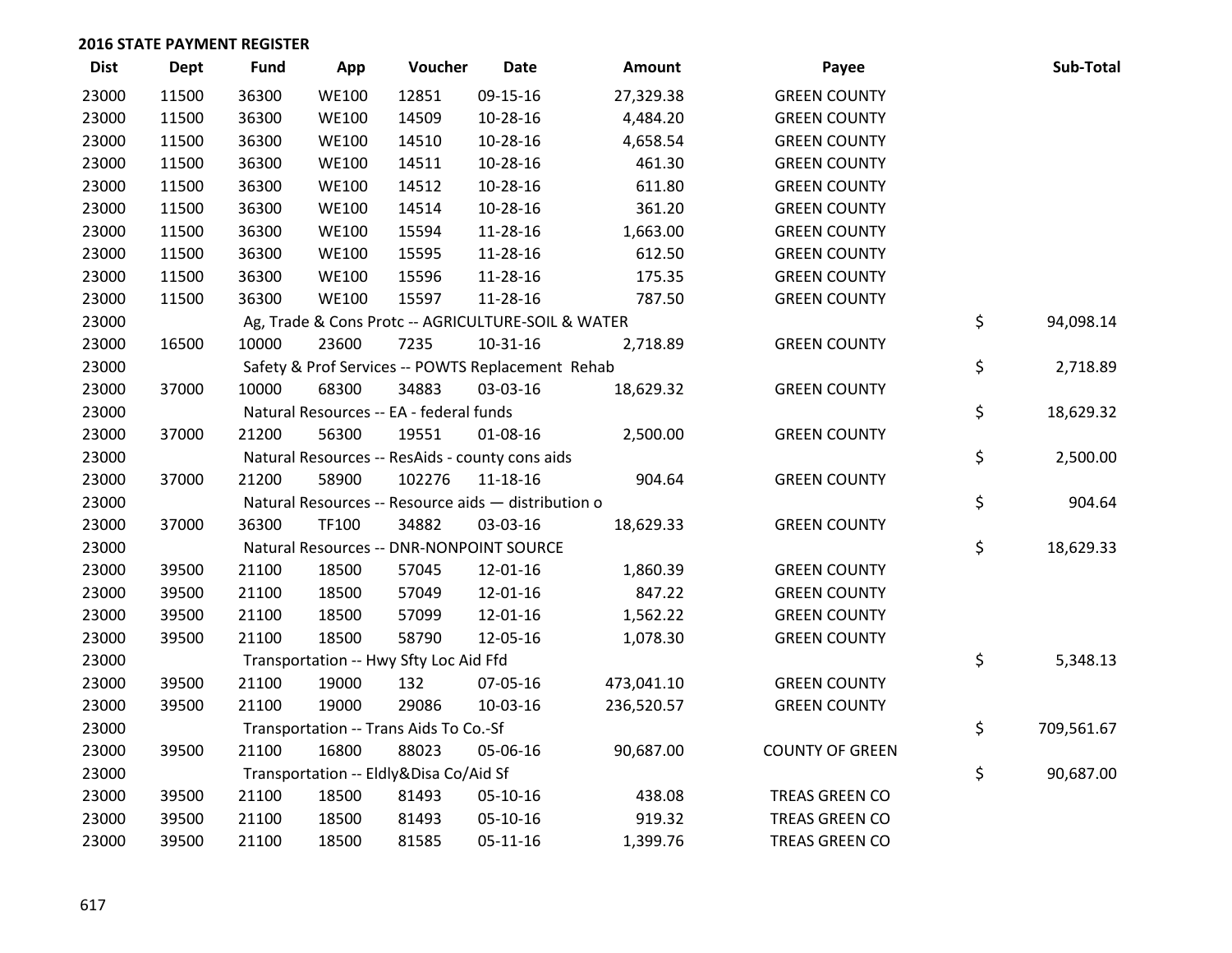| <b>Dist</b> | <b>Dept</b> | <b>Fund</b> | App   | Voucher                                 | <b>Date</b>                                   | <b>Amount</b> | Payee                  | Sub-Total          |
|-------------|-------------|-------------|-------|-----------------------------------------|-----------------------------------------------|---------------|------------------------|--------------------|
| 23000       | 39500       | 21100       | 18500 | 84257                                   | 06-13-16                                      | 1,103.90      | TREAS GREEN CO         |                    |
| 23000       | 39500       | 21100       | 18500 | 85949                                   | 06-29-16                                      | 655.40        | TREAS GREEN CO         |                    |
| 23000       | 39500       | 21100       | 18500 | 86814                                   | 07-08-16                                      | 847.22        | TREAS GREEN CO         |                    |
| 23000       |             |             |       | Transportation -- Hwy Sfty Loc Aid Ffd  |                                               |               |                        | \$<br>5,363.68     |
| 23000       | 39500       | 21100       | 19000 | 74023                                   | 01-04-16                                      | 236,520.55    | <b>COUNTY OF GREEN</b> |                    |
| 23000       |             |             |       | Transportation -- Trans Aids To Co.-Sf  |                                               |               |                        | \$<br>236,520.55   |
| 23000       | 41000       | 10000       | 11600 | 91936                                   | 11-29-16                                      | 13,120.00     | <b>GREEN COUNTY</b>    |                    |
| 23000       |             |             |       |                                         | Corrections -- Reimbursing counties for proba |               |                        | \$<br>13,120.00    |
| 23000       | 41000       | 10000       | 30200 | 17886                                   | $01 - 12 - 16$                                | 775.00        | <b>GREEN COUNTY</b>    |                    |
| 23000       | 41000       | 10000       | 30200 | 20415                                   | $01-19-16$                                    | 99.00         | <b>GREEN COUNTY</b>    |                    |
| 23000       |             |             |       |                                         | Corrections -- Community intervention program |               |                        | \$<br>874.00       |
| 23000       | 41000       | 10000       | 31300 | 18377                                   | 01-06-16                                      | 29,441.00     | <b>GREEN COUNTY</b>    |                    |
| 23000       | 41000       | 10000       | 31300 | 18381                                   | 01-06-16                                      | 29,751.00     | <b>GREEN COUNTY</b>    |                    |
| 23000       | 41000       | 10000       | 31300 | 21602                                   | $01 - 20 - 16$                                | 8,588.00      | <b>GREEN COUNTY</b>    |                    |
| 23000       | 41000       | 10000       | 31300 | 30355                                   | $02 - 22 - 16$                                | 29,519.00     | <b>GREEN COUNTY</b>    |                    |
| 23000       |             |             |       |                                         | Corrections -- Community youth and family aid |               |                        | \$<br>97,299.00    |
| 23000       | 43500       | 10000       | 00000 | 90613                                   | $01 - 02 - 16$                                | 2,718.00      | <b>GREEN CO</b>        |                    |
| 23000       | 43500       | 10000       | 00000 | 90614                                   | $01 - 04 - 16$                                | 58,778.00     | <b>GREEN CO</b>        |                    |
| 23000       | 43500       | 10000       | 00000 | 90616                                   | $02 - 01 - 16$                                | 224,701.00    | <b>GREEN CO</b>        |                    |
| 23000       | 43500       | 10000       | 00000 | 90618                                   | 03-01-16                                      | 328,744.00    | <b>GREEN CO</b>        |                    |
| 23000       | 43500       | 10000       | 00000 | 90622                                   | $04 - 01 - 16$                                | 367,850.00    | <b>GREEN CO</b>        |                    |
| 23000       | 43500       | 10000       | 00000 | 90624                                   | 05-02-16                                      | 172,015.00    | <b>GREEN CO</b>        |                    |
| 23000       | 43500       | 10000       | 00000 | 90627                                   | 06-01-16                                      | 180,002.00    | <b>GREEN CO</b>        |                    |
| 23000       | 43500       | 10000       | 00000 | 90700                                   | $07 - 01 - 16$                                | 110,258.00    | <b>GREEN CO</b>        |                    |
| 23000       | 43500       | 10000       | 00000 | 90701                                   | 08-01-16                                      | 865,670.00    | <b>GREEN CO</b>        |                    |
| 23000       | 43500       | 10000       | 00000 | 90702                                   | 09-01-16                                      | 174,993.00    | <b>GREEN CO</b>        |                    |
| 23000       | 43500       | 10000       | 00000 | 90704                                   | $10-01-16$                                    | 328,959.00    | <b>GREEN CO</b>        |                    |
| 23000       | 43500       | 10000       | 00000 | 90705                                   | $11 - 01 - 16$                                | 183,188.00    | <b>GREEN CO</b>        |                    |
| 23000       | 43500       | 10000       | 00000 | 90706                                   | 12-01-16                                      | 140,125.00    | <b>GREEN CO</b>        |                    |
| 23000       |             |             |       | Health Services -- State/Fed Aids       |                                               |               |                        | \$<br>3,138,001.00 |
| 23000       | 45500       | 10000       | 22100 | 14314                                   | $07 - 22 - 16$                                | 880.00        | <b>GREEN COUNTY</b>    |                    |
| 23000       |             |             |       | Justice -- Crime laboratories, DNA      |                                               |               |                        | \$<br>880.00       |
| 23000       | 45500       | 10000       | 23100 | 17189                                   | 10-03-16                                      | 7,520.00      | <b>GREEN COUNTY</b>    |                    |
| 23000       |             |             |       | Justice -- Law enforcement train, local |                                               |               |                        | \$<br>7,520.00     |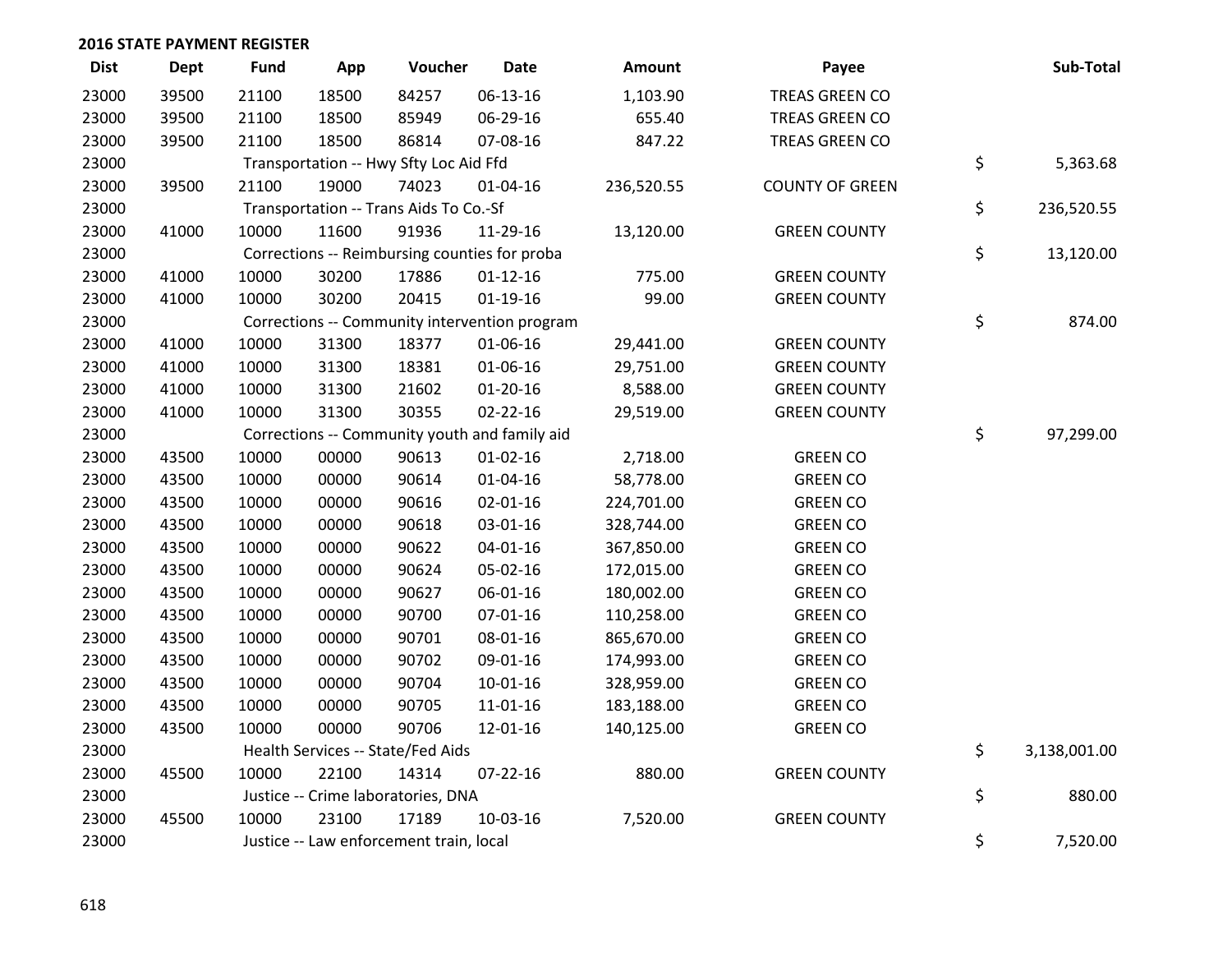| <b>Dist</b> | <b>Dept</b> | <b>Fund</b> | App   | Voucher                                           | <b>Date</b>                                        | Amount    | Payee               | Sub-Total       |
|-------------|-------------|-------------|-------|---------------------------------------------------|----------------------------------------------------|-----------|---------------------|-----------------|
| 23000       | 45500       | 10000       | 53200 | 7598                                              | 03-14-16                                           | 16,391.52 | <b>GREEN COUNTY</b> |                 |
| 23000       | 45500       | 10000       | 53200 | 14428                                             | $07 - 22 - 16$                                     | 19,941.78 | <b>GREEN COUNTY</b> |                 |
| 23000       |             |             |       | Justice -- Crime victim witness assist            |                                                    |           |                     | \$<br>36,333.30 |
| 23000       | 46500       | 10000       | 30800 | 13545                                             | 08-09-16                                           | 1,186.95  | <b>GREEN COUNTY</b> |                 |
| 23000       |             |             |       |                                                   | Military Affairs -- Emergency response equipment   |           |                     | \$<br>1,186.95  |
| 23000       | 46500       | 10000       | 33700 | 12926                                             | 07-20-16                                           | 11,261.50 | <b>GREEN COUNTY</b> |                 |
| 23000       | 46500       | 10000       | 33700 | 18602                                             | 12-06-16                                           | 9,049.16  | <b>GREEN COUNTY</b> |                 |
| 23000       |             |             |       | Military Affairs -- Local emer planning grants    |                                                    |           |                     | \$<br>20,310.66 |
| 23000       | 46500       | 10000       | 34200 | 5037                                              | $01-27-16$                                         | 19,471.09 | <b>GREEN COUNTY</b> |                 |
| 23000       | 46500       | 10000       | 34200 | 5587                                              | 02-04-16                                           | 11,107.90 | <b>GREEN COUNTY</b> |                 |
| 23000       | 46500       | 10000       | 34200 | 10457                                             | 05-31-16                                           | 540.00    | <b>GREEN COUNTY</b> |                 |
| 23000       | 46500       | 10000       | 34200 | 13865                                             | 08-16-16                                           | 18,207.22 | <b>GREEN COUNTY</b> |                 |
| 23000       | 46500       | 10000       | 34200 | 18672                                             | 12-06-16                                           | 18,207.21 | <b>GREEN COUNTY</b> |                 |
| 23000       |             |             |       | Military Affairs -- Federal aid, local assistance |                                                    |           |                     | \$<br>67,533.42 |
| 23000       | 46500       | 10000       | 35000 | 6386                                              | 02-26-16                                           | 8,608.83  | <b>GREEN COUNTY</b> |                 |
| 23000       | 46500       | 10000       | 35000 | 17944                                             | 11-15-16                                           | 943.99    | <b>GREEN COUNTY</b> |                 |
| 23000       |             |             |       |                                                   | Military Affairs -- Federal aid, homeland security |           |                     | \$<br>9,552.82  |
| 23000       | 48500       | 15200       | 12700 | 7771                                              | 03-04-16                                           | 611.88    | <b>GREEN COUNTY</b> |                 |
| 23000       | 48500       | 15200       | 12700 | 13967                                             | 06-30-16                                           | 285.53    | <b>GREEN COUNTY</b> |                 |
| 23000       |             |             |       | Veterans Affairs -- Grants to counties            |                                                    |           |                     | \$<br>897.41    |
| 23000       | 48500       | 58200       | 26700 | 7771                                              | 03-04-16                                           | 2,753.44  | <b>GREEN COUNTY</b> |                 |
| 23000       | 48500       | 58200       | 26700 | 13967                                             | 06-30-16                                           | 1,284.89  | <b>GREEN COUNTY</b> |                 |
| 23000       | 48500       | 58300       | 37000 | 7771                                              | 03-04-16                                           | 2,753.44  | <b>GREEN COUNTY</b> |                 |
| 23000       | 48500       | 58300       | 37000 | 13967                                             | 06-30-16                                           | 1,284.88  | <b>GREEN COUNTY</b> |                 |
| 23000       |             |             |       | Veterans Affairs -- County grants                 |                                                    |           |                     | \$<br>8,076.65  |
| 23000       | 50500       | 10000       | 15500 | 9573                                              | $01 - 28 - 16$                                     | 3,190.00  | <b>GREEN COUNTY</b> |                 |
| 23000       | 50500       | 10000       | 15500 | 12782                                             | 03-01-16                                           | 2,462.00  | <b>GREEN COUNTY</b> |                 |
| 23000       | 50500       | 10000       | 15500 | 15448                                             | 03-31-16                                           | 2,825.00  | <b>GREEN COUNTY</b> |                 |
| 23000       | 50500       | 10000       | 15500 | 16294                                             | $04 - 14 - 16$                                     | 1,584.00  | <b>GREEN COUNTY</b> |                 |
| 23000       | 50500       | 10000       | 15500 | 17648                                             | 04-28-16                                           | 5,833.00  | <b>GREEN COUNTY</b> |                 |
| 23000       | 50500       | 10000       | 15500 | 23205                                             | 06-29-16                                           | 3,927.00  | <b>GREEN COUNTY</b> |                 |
| 23000       | 50500       | 10000       | 15500 | 27509                                             | 08-16-16                                           | 193.00    | <b>GREEN COUNTY</b> |                 |
| 23000       | 50500       | 10000       | 15500 | 31017                                             | 09-28-16                                           | 263.00    | <b>GREEN COUNTY</b> |                 |
| 23000       | 50500       | 10000       | 15500 | 32625                                             | 10-14-16                                           | 819.00    | <b>GREEN COUNTY</b> |                 |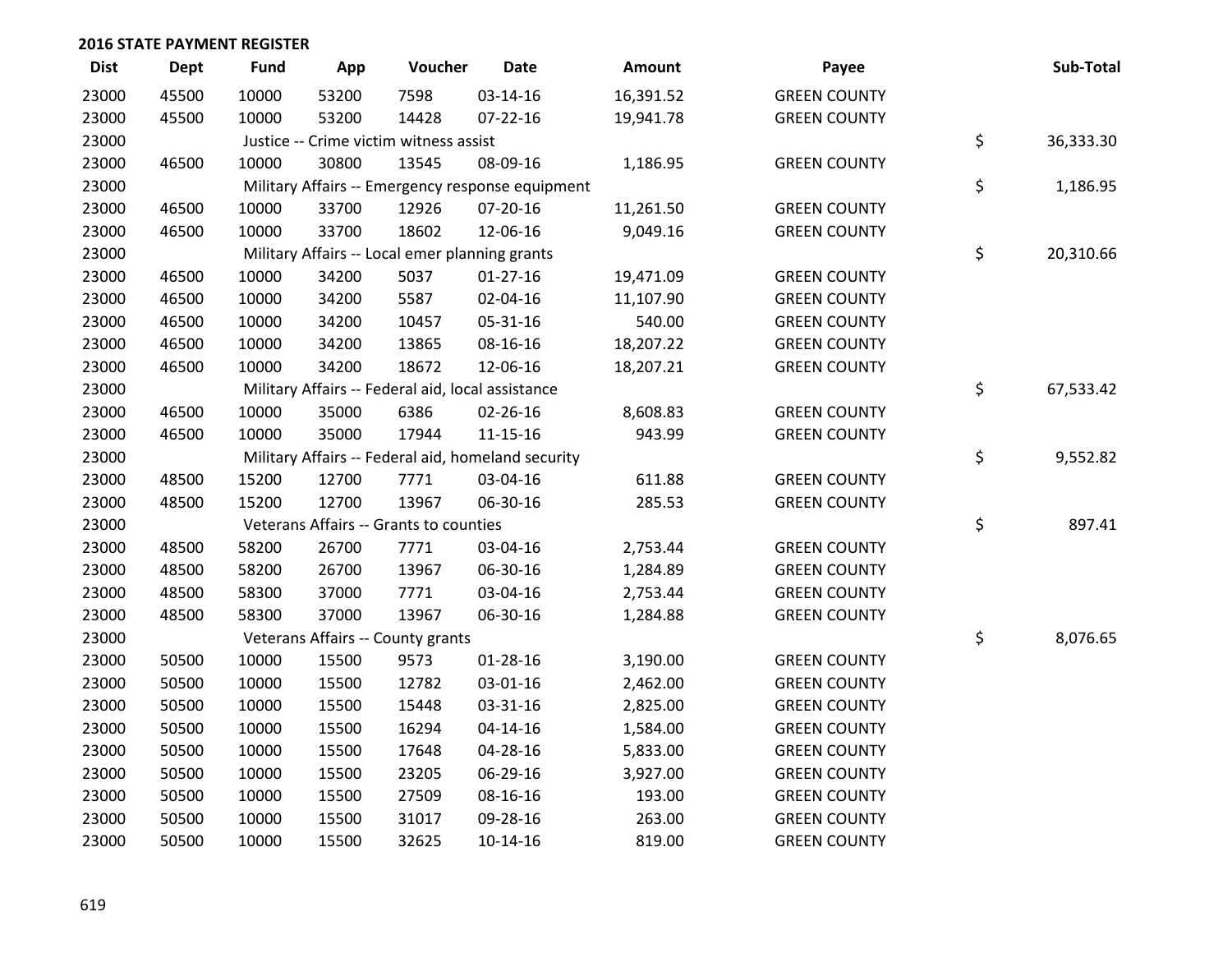| <b>Dist</b> | <b>Dept</b> | <b>Fund</b> | App                                  | Voucher                                         | <b>Date</b>                                    | Amount       | Payee               | Sub-Total           |
|-------------|-------------|-------------|--------------------------------------|-------------------------------------------------|------------------------------------------------|--------------|---------------------|---------------------|
| 23000       | 50500       | 10000       | 15500                                | 33849                                           | 10-28-16                                       | 744.00       | <b>GREEN COUNTY</b> |                     |
| 23000       | 50500       | 10000       | 15500                                | 36187                                           | 11-29-16                                       | 2,472.00     | <b>GREEN COUNTY</b> |                     |
| 23000       | 50500       | 10000       | 15500                                | 38762                                           | 12-28-16                                       | 4,659.00     | <b>GREEN COUNTY</b> |                     |
| 23000       |             |             |                                      | Administration -- Federal aid, local assistance |                                                |              |                     | \$<br>28,971.00     |
| 23000       | 50500       | 23500       | 37100                                | 9573                                            | $01 - 28 - 16$                                 | 3,020.00     | <b>GREEN COUNTY</b> |                     |
| 23000       | 50500       | 23500       | 37100                                | 12782                                           | 03-01-16                                       | 2,743.00     | <b>GREEN COUNTY</b> |                     |
| 23000       | 50500       | 23500       | 37100                                | 15448                                           | 03-31-16                                       | 1,878.00     | <b>GREEN COUNTY</b> |                     |
| 23000       | 50500       | 23500       | 37100                                | 16294                                           | $04 - 14 - 16$                                 | 1,531.00     | <b>GREEN COUNTY</b> |                     |
| 23000       | 50500       | 23500       | 37100                                | 17648                                           | 04-28-16                                       | 5,121.00     | <b>GREEN COUNTY</b> |                     |
| 23000       | 50500       | 23500       | 37100                                | 23205                                           | 06-29-16                                       | 2,150.00     | <b>GREEN COUNTY</b> |                     |
| 23000       | 50500       | 23500       | 37100                                | 27509                                           | 08-16-16                                       | 592.00       | <b>GREEN COUNTY</b> |                     |
| 23000       | 50500       | 23500       | 37100                                | 31017                                           | 09-28-16                                       | 936.00       | <b>GREEN COUNTY</b> |                     |
| 23000       | 50500       | 23500       | 37100                                | 32625                                           | $10 - 14 - 16$                                 | 809.00       | <b>GREEN COUNTY</b> |                     |
| 23000       | 50500       | 23500       | 37100                                | 33849                                           | 10-28-16                                       | 1,248.00     | <b>GREEN COUNTY</b> |                     |
| 23000       | 50500       | 23500       | 37100                                | 36187                                           | 11-29-16                                       | 2,754.00     | <b>GREEN COUNTY</b> |                     |
| 23000       | 50500       | 23500       | 37100                                | 38762                                           | 12-28-16                                       | 2,818.00     | <b>GREEN COUNTY</b> |                     |
| 23000       |             |             |                                      |                                                 | Administration -- Low-income assistance grants |              |                     | \$<br>25,600.00     |
| 23000       | 50500       | 26900       | 16600                                | 13215                                           | 03-23-16                                       | 1,000.00     | <b>GREEN COUNTY</b> |                     |
| 23000       | 50500       | 26900       | 16600                                | 13423                                           | 03-24-16                                       | 47,840.00    | <b>GREEN COUNTY</b> |                     |
| 23000       | 50500       | 26900       | 16600                                | 18254                                           | 05-10-16                                       | 25,000.00    | <b>GREEN COUNTY</b> |                     |
| 23000       |             |             | Administration -- Land               |                                                 |                                                |              |                     | \$<br>73,840.00     |
| 23000       | 83500       | 10000       | 10500                                | 5935                                            | $07 - 25 - 16$                                 | 52,374.62    | <b>GREEN COUNTY</b> |                     |
| 23000       | 83500       | 10000       | 10500                                | 13456                                           | $11 - 21 - 16$                                 | 269,270.03   | <b>GREEN COUNTY</b> |                     |
| 23000       |             |             |                                      | Revenue -- County and Municipal Aid             |                                                |              |                     | \$<br>321,644.65    |
| 23000       | 83500       | 10000       | 10900                                | 7215                                            | 07-25-16                                       | 114,119.00   | <b>GREEN COUNTY</b> |                     |
| 23000       |             |             |                                      | Revenue -- State Aid, Tax Exempt Proprty        |                                                |              |                     | \$<br>114,119.00    |
| 23000       | 83500       | 10000       | 11000                                | 13456                                           | $11 - 21 - 16$                                 | 27,885.57    | <b>GREEN COUNTY</b> |                     |
| 23000       |             |             |                                      | Revenue -- Public Utility Distribution          |                                                |              |                     | \$<br>27,885.57     |
| 23000       | 83500       | 10000       | 30200                                | 5024                                            | $07 - 25 - 16$                                 | 1,080,210.48 | <b>GREEN COUNTY</b> |                     |
| 23000       | 83500       | 10000       | 30200                                | 5168                                            | $07 - 25 - 16$                                 | 5,212,056.61 | <b>GREEN COUNTY</b> |                     |
| 23000       |             |             |                                      | Revenue -- School Lvy Tx/First Dollar Cr        |                                                |              |                     | \$<br>6,292,267.09  |
| 23000       | 83500       | 52100       | 36300                                | 3427                                            | 03-29-16                                       | 1,243,086.36 | <b>GREEN COUNTY</b> |                     |
| 23000       |             |             |                                      | Revenue -- Lottery & Gaming Credit              |                                                |              |                     | \$<br>1,243,086.36  |
| 23000       |             |             | <b>District Total Appropriations</b> |                                                 |                                                |              |                     | \$<br>12,933,234.23 |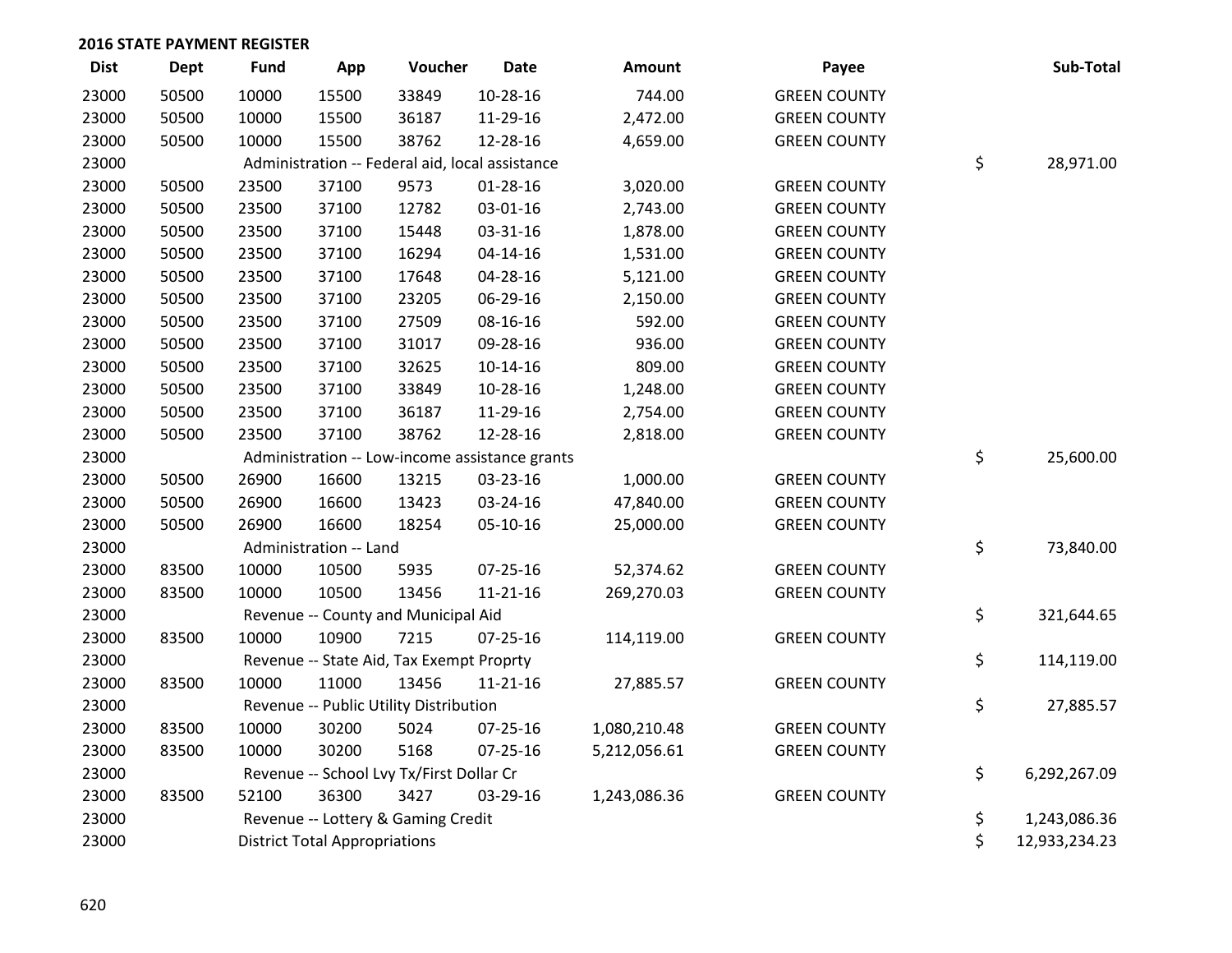| <b>Dist</b> | <b>Dept</b> | <b>Fund</b> | App                                  | Voucher                                             | <b>Date</b>    | Amount    | Payee                | Sub-Total        |
|-------------|-------------|-------------|--------------------------------------|-----------------------------------------------------|----------------|-----------|----------------------|------------------|
| 23002       | 16500       | 10000       | 22500                                | 5183                                                | 08-23-16       | 1,863.20  | <b>TOWN OF ADAMS</b> |                  |
| 23002       |             |             |                                      | Safety & Prof Services -- Fire dues distribution    |                |           |                      | \$<br>1,863.20   |
| 23002       | 37000       | 21200       | 16600                                | 63355                                               | 06-20-16       | 222.96    | TOWN OF ADAMS        |                  |
| 23002       |             |             |                                      | Natural Resources -- Gen program ops-state funds-FR |                |           |                      | \$<br>222.96     |
| 23002       | 37000       | 21200       | 57100                                | 63355                                               | 06-20-16       | 125.75    | TOWN OF ADAMS        |                  |
| 23002       |             |             |                                      | Natural Resources -- ResAids - cnty forst, cl & mfl |                |           |                      | \$<br>125.75     |
| 23002       | 37000       | 21200       | 58900                                | 102277                                              | $11 - 18 - 16$ | 1,131.46  | TOWN OF ADAMS        |                  |
| 23002       |             |             |                                      | Natural Resources -- Resource aids - distribution o |                |           |                      | \$<br>1,131.46   |
| 23002       | 37000       | 27400       | 67000                                | 56376                                               | 05-27-16       | 1,550.49  | TOWN OF ADAMS        |                  |
| 23002       |             |             |                                      | Natural Resources -- Fin asst for responsible units |                |           |                      | \$<br>1,550.49   |
| 23002       | 39500       | 21100       | 19100                                | 794                                                 | 07-05-16       | 23,121.00 | TOWN OF ADAMS        |                  |
| 23002       | 39500       | 21100       | 19100                                | 29866                                               | 10-03-16       | 23,121.00 | <b>TOWN OF ADAMS</b> |                  |
| 23002       | 39500       | 21100       | 19100                                | 76613                                               | 01-04-16       | 23,121.00 | TOWN OF ADAMS        |                  |
| 23002       | 39500       | 21100       | 19100                                | 84613                                               | 04-04-16       | 23,121.00 | TOWN OF ADAMS        |                  |
| 23002       |             |             |                                      | Transportation -- Trns Aids To Mnc.-Sf              |                |           |                      | \$<br>92,484.00  |
| 23002       | 83500       | 10000       | 10500                                | 5912                                                | $07 - 25 - 16$ | 1,898.61  | <b>TOWN OF ADAMS</b> |                  |
| 23002       | 83500       | 10000       | 10500                                | 13433                                               | $11 - 21 - 16$ | 10,671.14 | TOWN OF ADAMS        |                  |
| 23002       |             |             |                                      | Revenue -- County and Municipal Aid                 |                |           |                      | \$<br>12,569.75  |
| 23002       | 83500       | 10000       | 10900                                | 7837                                                | $07 - 25 - 16$ | 4.00      | <b>TOWN OF ADAMS</b> |                  |
| 23002       |             |             |                                      | Revenue -- State Aid, Tax Exempt Proprty            |                |           |                      | \$<br>4.00       |
| 23002       | 83500       | 10000       | 11000                                | 13433                                               | $11 - 21 - 16$ | 87.59     | TOWN OF ADAMS        |                  |
| 23002       |             |             |                                      | Revenue -- Public Utility Distribution              |                |           |                      | \$<br>87.59      |
| 23002       |             |             | <b>District Total Appropriations</b> |                                                     |                |           |                      | \$<br>110,039.20 |
| 23004       | 16500       | 10000       | 22500                                | 3940                                                | $06 - 27 - 16$ | 3,762.42  | ALBANY, TOWN OF      |                  |
| 23004       |             |             |                                      | Safety & Prof Services -- Fire dues distribution    |                |           |                      | \$<br>3,762.42   |
| 23004       | 37000       | 10000       | 50300                                | 46011                                               | $04 - 21 - 16$ | 923.22    | ALBANY, TOWN OF      |                  |
| 23004       | 37000       | 10000       | 50300                                | 46013                                               | $04 - 21 - 16$ | 32.76     | ALBANY, TOWN OF      |                  |
| 23004       |             |             |                                      | Natural Resources -- Aids in lieu of taxes - gener  |                |           |                      | \$<br>955.98     |
| 23004       | 37000       | 21200       | 16600                                | 63356                                               | 06-20-16       | 62.08     | ALBANY, TOWN OF      |                  |
| 23004       |             |             |                                      | Natural Resources -- Gen program ops-state funds-FR |                |           |                      | \$<br>62.08      |
| 23004       | 37000       | 21200       | 57100                                | 63356                                               | 06-20-16       | 30.30     | ALBANY, TOWN OF      |                  |
| 23004       |             |             |                                      | Natural Resources -- ResAids - cnty forst, cl & mfl |                |           |                      | \$<br>30.30      |
| 23004       | 37000       | 21200       | 57900                                | 46012                                               | $04 - 21 - 16$ | 492.30    | ALBANY, TOWN OF      |                  |
| 23004       |             |             |                                      | Natural Resources -- Aids in lieu of taxes - sum s  |                |           |                      | \$<br>492.30     |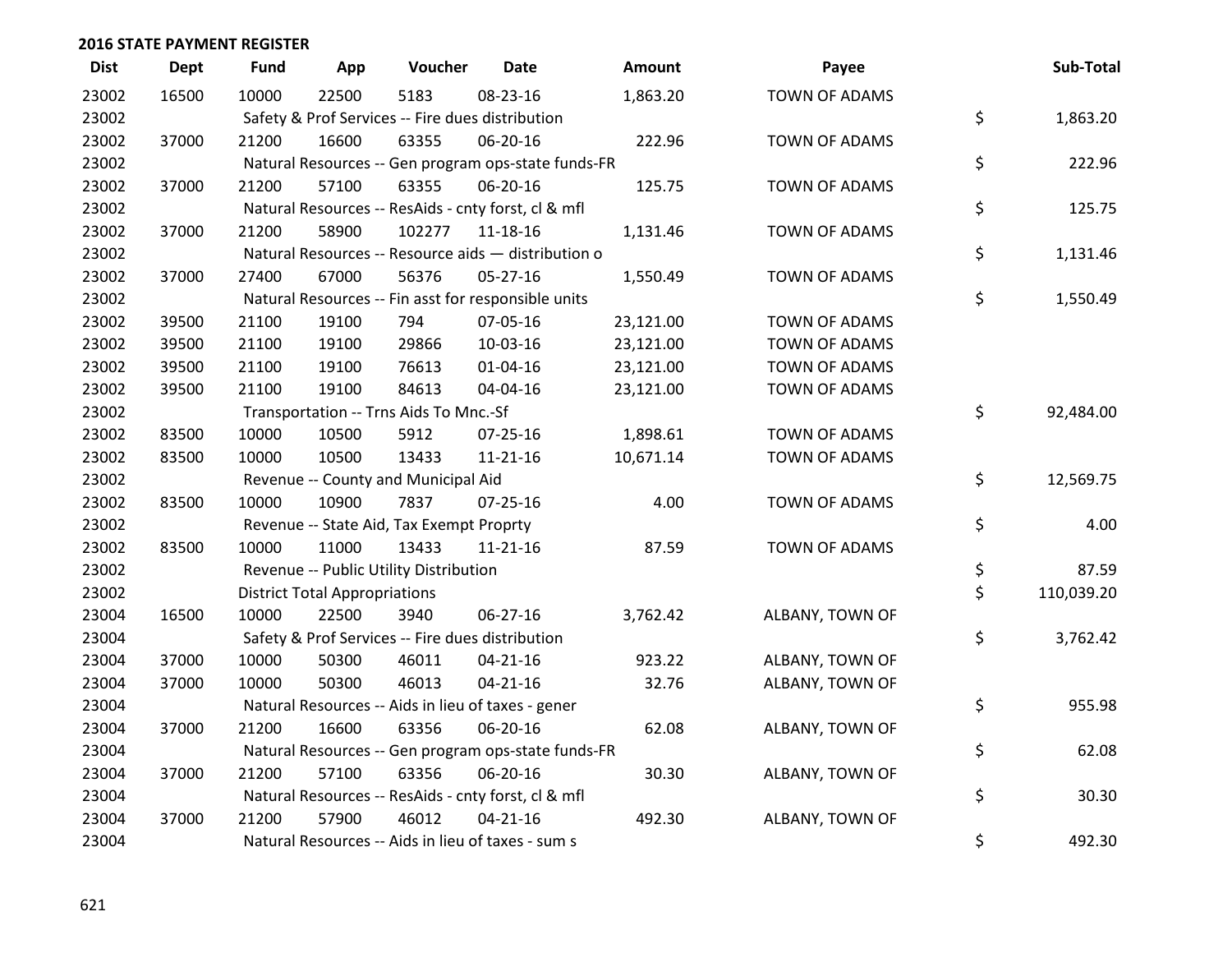| <b>Dist</b> | <b>Dept</b> | <b>Fund</b> | App                                  | Voucher                                  | <b>Date</b>                                         | <b>Amount</b> | Payee                   | Sub-Total       |
|-------------|-------------|-------------|--------------------------------------|------------------------------------------|-----------------------------------------------------|---------------|-------------------------|-----------------|
| 23004       | 39500       | 21100       | 19100                                | 795                                      | 07-05-16                                            | 20,902.48     | ALBANY, TOWN OF         |                 |
| 23004       | 39500       | 21100       | 19100                                | 29867                                    | 10-03-16                                            | 20,902.50     | ALBANY, TOWN OF         |                 |
| 23004       | 39500       | 21100       | 19100                                | 76614                                    | $01 - 04 - 16$                                      | 20,902.48     | <b>TOWN OF ALBANY</b>   |                 |
| 23004       | 39500       | 21100       | 19100                                | 84614                                    | 04-04-16                                            | 20,902.48     | TOWN OF ALBANY          |                 |
| 23004       |             |             |                                      | Transportation -- Trns Aids To Mnc.-Sf   |                                                     |               |                         | \$<br>83,609.94 |
| 23004       | 83500       | 10000       | 10500                                | 5913                                     | $07 - 25 - 16$                                      | 1,302.06      | ALBANY, TOWN OF         |                 |
| 23004       | 83500       | 10000       | 10500                                | 13434                                    | $11 - 21 - 16$                                      | 7,378.37      | ALBANY, TOWN OF         |                 |
| 23004       |             |             |                                      | Revenue -- County and Municipal Aid      |                                                     |               |                         | \$<br>8,680.43  |
| 23004       | 83500       | 10000       | 10900                                | 7838                                     | $07 - 25 - 16$                                      | 2.00          | ALBANY, TOWN OF         |                 |
| 23004       |             |             |                                      | Revenue -- State Aid, Tax Exempt Proprty |                                                     |               |                         | \$<br>2.00      |
| 23004       |             |             | <b>District Total Appropriations</b> |                                          |                                                     |               |                         | \$<br>97,595.45 |
| 23006       | 16500       | 10000       | 22500                                | 3941                                     | 06-27-16                                            | 4,205.26      | TOWN OF BROOKLYN        |                 |
| 23006       |             |             |                                      |                                          | Safety & Prof Services -- Fire dues distribution    |               |                         | \$<br>4,205.26  |
| 23006       | 37000       | 10000       | 50300                                | 30659                                    | $02 - 17 - 16$                                      | 6,179.24      | TOWN OF BROOKLYN        |                 |
| 23006       | 37000       | 10000       | 50300                                | 46047                                    | $04 - 21 - 16$                                      | 579.22        | TOWN OF BROOKLYN        |                 |
| 23006       |             |             |                                      |                                          | Natural Resources -- Aids in lieu of taxes - gener  |               |                         | \$<br>6,758.46  |
| 23006       | 37000       | 21200       | 16600                                | 63357                                    | 06-20-16                                            | 182.04        | <b>TOWN OF BROOKLYN</b> |                 |
| 23006       |             |             |                                      |                                          | Natural Resources -- Gen program ops-state funds-FR |               |                         | \$<br>182.04    |
| 23006       | 37000       | 21200       | 57100                                | 63357                                    | 06-20-16                                            | 90.60         | TOWN OF BROOKLYN        |                 |
| 23006       |             |             |                                      |                                          | Natural Resources -- ResAids - cnty forst, cl & mfl |               |                         | \$<br>90.60     |
| 23006       | 37000       | 21200       | 57900                                | 46046                                    | $04 - 21 - 16$                                      | 72.00         | <b>TOWN OF BROOKLYN</b> |                 |
| 23006       |             |             |                                      |                                          | Natural Resources -- Aids in lieu of taxes - sum s  |               |                         | \$<br>72.00     |
| 23006       | 37000       | 27400       | 67000                                | 55860                                    | $05 - 27 - 16$                                      | 4,758.84      | TOWN OF BROOKLYN        |                 |
| 23006       |             |             |                                      |                                          | Natural Resources -- Fin asst for responsible units |               |                         | \$<br>4,758.84  |
| 23006       | 37000       | 27400       | 67300                                | 55860                                    | 05-27-16                                            | 288.61        | TOWN OF BROOKLYN        |                 |
| 23006       |             |             |                                      |                                          | Natural Resources -- Recycling consolidation grants |               |                         | \$<br>288.61    |
| 23006       | 39500       | 21100       | 19100                                | 796                                      | 07-05-16                                            | 23,341.20     | TOWN OF BROOKLYN        |                 |
| 23006       | 39500       | 21100       | 19100                                | 29868                                    | 10-03-16                                            | 23,341.20     | <b>TOWN OF BROOKLYN</b> |                 |
| 23006       | 39500       | 21100       | 19100                                | 76615                                    | $01 - 04 - 16$                                      | 23,341.20     | TOWN OF BROOKLYN        |                 |
| 23006       | 39500       | 21100       | 19100                                | 84615                                    | 04-04-16                                            | 23,341.20     | TOWN OF BROOKLYN        |                 |
| 23006       |             |             |                                      | Transportation -- Trns Aids To Mnc.-Sf   |                                                     |               |                         | \$<br>93,364.80 |
| 23006       | 43500       | 10000       | 11900                                | 72461                                    | 09-02-16                                            | 5,503.86      | <b>TOWN OF BROOKLYN</b> |                 |
| 23006       |             |             |                                      |                                          | Health Services -- Emergency medical services, ai   |               |                         | \$<br>5,503.86  |
| 23006       | 83500       | 10000       | 10500                                | 5914                                     | 07-25-16                                            | 1,688.17      | TOWN OF BROOKLYN        |                 |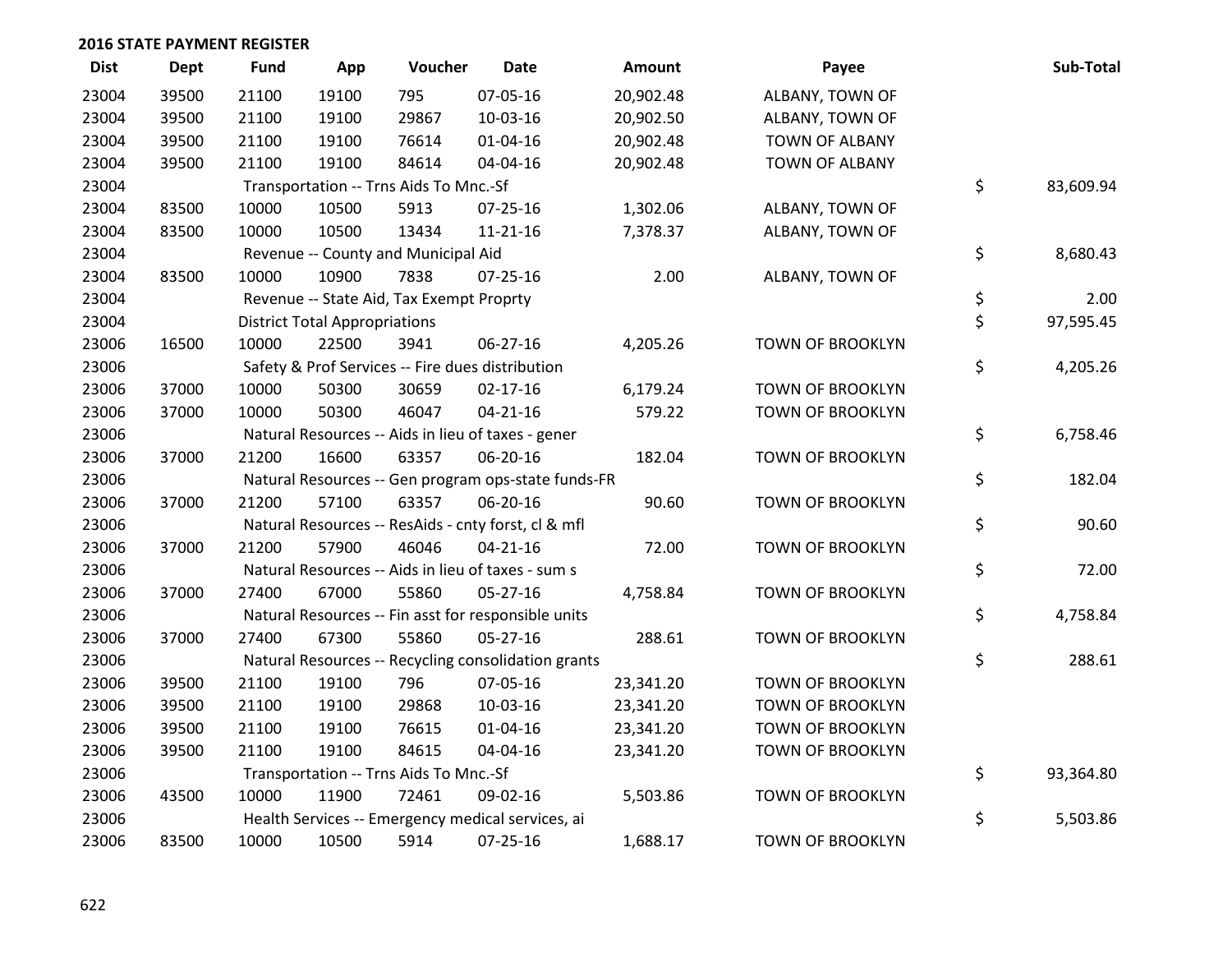| <b>Dist</b> | <b>Dept</b> | <b>Fund</b> | App                                  | Voucher                                             | <b>Date</b>    | Amount    | Payee                   | Sub-Total        |
|-------------|-------------|-------------|--------------------------------------|-----------------------------------------------------|----------------|-----------|-------------------------|------------------|
| 23006       | 83500       | 10000       | 10500                                | 13435                                               | $11 - 21 - 16$ | 9,687.36  | <b>TOWN OF BROOKLYN</b> |                  |
| 23006       |             |             |                                      | Revenue -- County and Municipal Aid                 |                |           |                         | \$<br>11,375.53  |
| 23006       | 83500       | 10000       | 10900                                | 7839                                                | 07-25-16       | 31.00     | TOWN OF BROOKLYN        |                  |
| 23006       |             |             |                                      | Revenue -- State Aid, Tax Exempt Proprty            |                |           |                         | \$<br>31.00      |
| 23006       |             |             | <b>District Total Appropriations</b> |                                                     |                |           |                         | \$<br>126,631.00 |
| 23008       | 16500       | 10000       | 22500                                | 3942                                                | 06-27-16       | 2,632.54  | TOWN OF CADIZ           |                  |
| 23008       |             |             |                                      | Safety & Prof Services -- Fire dues distribution    |                |           |                         | \$<br>2,632.54   |
| 23008       | 37000       | 10000       | 50300                                | 46938                                               | $04 - 21 - 16$ | 20.36     | TOWN OF CADIZ           |                  |
| 23008       | 37000       | 10000       | 50300                                | 46939                                               | $04 - 21 - 16$ | 137.42    | TOWN OF CADIZ           |                  |
| 23008       |             |             |                                      | Natural Resources -- Aids in lieu of taxes - gener  |                |           |                         | \$<br>157.78     |
| 23008       | 37000       | 21200       | 16600                                | 63358                                               | 06-20-16       | 180.21    | TOWN OF CADIZ           |                  |
| 23008       |             |             |                                      | Natural Resources -- Gen program ops-state funds-FR |                |           |                         | \$<br>180.21     |
| 23008       | 37000       | 21200       | 57100                                | 63358                                               | 06-20-16       | 80.98     | TOWN OF CADIZ           |                  |
| 23008       |             |             |                                      | Natural Resources -- ResAids - cnty forst, cl & mfl |                |           |                         | \$<br>80.98      |
| 23008       | 37000       | 21200       | 57900                                | 46936                                               | $04 - 21 - 16$ | 103.50    | TOWN OF CADIZ           |                  |
| 23008       | 37000       | 21200       | 57900                                | 46937                                               | $04 - 21 - 16$ | 186.74    | TOWN OF CADIZ           |                  |
| 23008       |             |             |                                      | Natural Resources -- Aids in lieu of taxes - sum s  |                |           |                         | \$<br>290.24     |
| 23008       | 37000       | 27400       | 67000                                | 56220                                               | $05-27-16$     | 1,688.09  | TOWN OF CADIZ           |                  |
| 23008       |             |             |                                      | Natural Resources -- Fin asst for responsible units |                |           |                         | \$<br>1,688.09   |
| 23008       | 39500       | 21100       | 19100                                | 797                                                 | 07-05-16       | 30,420.63 | TOWN OF CADIZ           |                  |
| 23008       | 39500       | 21100       | 19100                                | 29869                                               | 10-03-16       | 30,420.63 | TOWN OF CADIZ           |                  |
| 23008       | 39500       | 21100       | 19100                                | 76616                                               | $01 - 04 - 16$ | 30,420.63 | TOWN OF CADIZ           |                  |
| 23008       | 39500       | 21100       | 19100                                | 84616                                               | 04-04-16       | 30,420.63 | TOWN OF CADIZ           |                  |
| 23008       |             |             |                                      | Transportation -- Trns Aids To Mnc.-Sf              |                |           |                         | \$<br>121,682.52 |
| 23008       | 83500       | 10000       | 10500                                | 5915                                                | $07 - 25 - 16$ | 4,603.01  | TOWN OF CADIZ           |                  |
| 23008       | 83500       | 10000       | 10500                                | 13436                                               | 11-21-16       | 26,083.73 | TOWN OF CADIZ           |                  |
| 23008       |             |             |                                      | Revenue -- County and Municipal Aid                 |                |           |                         | \$<br>30,686.74  |
| 23008       | 83500       | 10000       | 10900                                | 7840                                                | $07 - 25 - 16$ | 203.00    | TOWN OF CADIZ           |                  |
| 23008       |             |             |                                      | Revenue -- State Aid, Tax Exempt Proprty            |                |           |                         | \$<br>203.00     |
| 23008       | 83500       | 10000       | 50100                                | 2524                                                | $01-29-16$     | 48.58     | TOWN OF CADIZ           |                  |
| 23008       |             |             |                                      | Revenue -- Payments for municipal svcs              |                |           |                         | \$<br>48.58      |
| 23008       | 83500       | 52100       | 36300                                | 3071                                                | 03-29-16       | 645.84    | TOWN OF CADIZ           |                  |
| 23008       |             |             |                                      | Revenue -- Lottery & Gaming Credit                  |                |           |                         | \$<br>645.84     |
| 23008       |             |             | <b>District Total Appropriations</b> |                                                     |                |           |                         | \$<br>158,296.52 |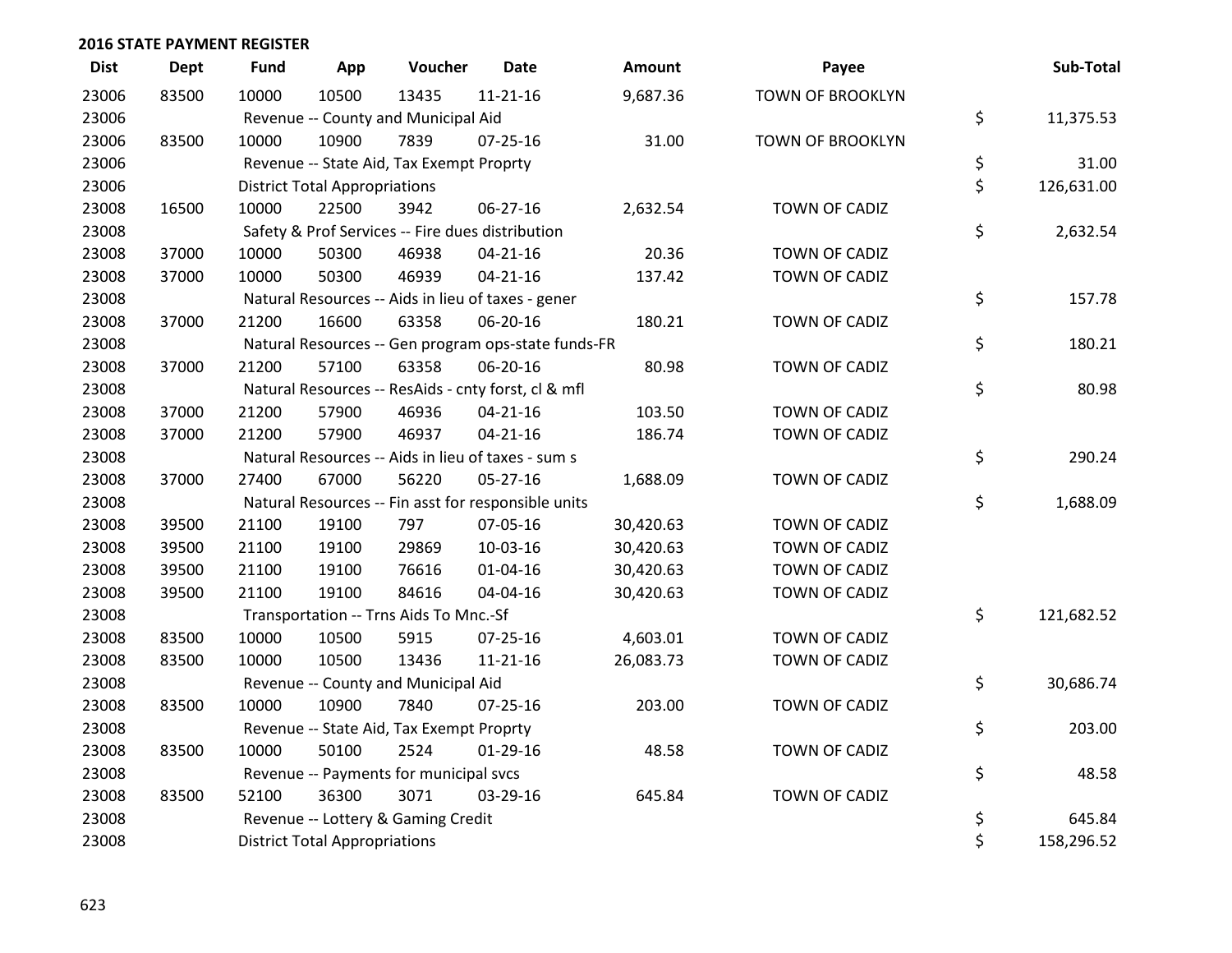| <b>Dist</b> | <b>Dept</b> | <b>Fund</b> | App                                  | Voucher                                          | <b>Date</b>                                         | Amount    | Payee                 | Sub-Total        |
|-------------|-------------|-------------|--------------------------------------|--------------------------------------------------|-----------------------------------------------------|-----------|-----------------------|------------------|
| 23010       | 16500       | 10000       | 22500                                | 3943                                             | 06-27-16                                            | 3,709.63  | TOWN OF CLARNO        |                  |
| 23010       |             |             |                                      | Safety & Prof Services -- Fire dues distribution |                                                     |           |                       | \$<br>3,709.63   |
| 23010       | 37000       | 21200       | 16600                                | 63359                                            | 06-20-16                                            | 34.72     | TOWN OF CLARNO        |                  |
| 23010       |             |             |                                      |                                                  | Natural Resources -- Gen program ops-state funds-FR |           |                       | \$<br>34.72      |
| 23010       | 37000       | 21200       | 57100                                | 63359                                            | 06-20-16                                            | 15.60     | TOWN OF CLARNO        |                  |
| 23010       |             |             |                                      |                                                  | Natural Resources -- ResAids - cnty forst, cl & mfl |           |                       | \$<br>15.60      |
| 23010       | 37000       | 27400       | 67000                                | 55986                                            | $05 - 27 - 16$                                      | 1,760.21  | TOWN OF CLARNO        |                  |
| 23010       |             |             |                                      |                                                  | Natural Resources -- Fin asst for responsible units |           |                       | \$<br>1,760.21   |
| 23010       | 39500       | 21100       | 19100                                | 798                                              | 07-05-16                                            | 34,103.47 | TOWN OF CLARNO        |                  |
| 23010       | 39500       | 21100       | 19100                                | 29870                                            | 10-03-16                                            | 34,103.49 | TOWN OF CLARNO        |                  |
| 23010       | 39500       | 21100       | 19100                                | 76617                                            | $01 - 04 - 16$                                      | 34,103.47 | TOWN OF CLARNO        |                  |
| 23010       | 39500       | 21100       | 19100                                | 84617                                            | 04-04-16                                            | 34,103.47 | TOWN OF CLARNO        |                  |
| 23010       |             |             |                                      | Transportation -- Trns Aids To Mnc.-Sf           |                                                     |           |                       | \$<br>136,413.90 |
| 23010       | 83500       | 10000       | 10500                                | 5916                                             | $07 - 25 - 16$                                      | 3,295.76  | TOWN OF CLARNO        |                  |
| 23010       | 83500       | 10000       | 10500                                | 13437                                            | $11 - 21 - 16$                                      | 18,676.00 | TOWN OF CLARNO        |                  |
| 23010       |             |             |                                      | Revenue -- County and Municipal Aid              |                                                     |           |                       | \$<br>21,971.76  |
| 23010       | 83500       | 10000       | 10900                                | 7841                                             | $07 - 25 - 16$                                      | 46.00     | TOWN OF CLARNO        |                  |
| 23010       |             |             |                                      | Revenue -- State Aid, Tax Exempt Proprty         |                                                     |           |                       | \$<br>46.00      |
| 23010       | 83500       | 52100       | 36300                                | 3613                                             | 03-31-16                                            | 92.76     | <b>TOWN OF CLARNO</b> |                  |
| 23010       |             |             |                                      | Revenue -- Lottery & Gaming Credit               |                                                     |           |                       | \$<br>92.76      |
| 23010       |             |             | <b>District Total Appropriations</b> |                                                  |                                                     |           |                       | \$<br>164,044.58 |
| 23012       | 16500       | 10000       | 22500                                | 3944                                             | 06-27-16                                            | 6,072.61  | TOWN OF DECATUR       |                  |
| 23012       |             |             |                                      | Safety & Prof Services -- Fire dues distribution |                                                     |           |                       | \$<br>6,072.61   |
| 23012       | 37000       | 10000       | 50300                                | 30640                                            | $02 - 17 - 16$                                      | 6,087.37  | TOWN OF DECATUR       |                  |
| 23012       | 37000       | 10000       | 50300                                | 45999                                            | $04 - 21 - 16$                                      | 31.44     | TOWN OF DECATUR       |                  |
| 23012       |             |             |                                      |                                                  | Natural Resources -- Aids in lieu of taxes - gener  |           |                       | \$<br>6,118.81   |
| 23012       | 37000       | 21200       | 16600                                | 63360                                            | 06-20-16                                            | 162.46    | TOWN OF DECATUR       |                  |
| 23012       |             |             |                                      |                                                  | Natural Resources -- Gen program ops-state funds-FR |           |                       | \$<br>162.46     |
| 23012       | 37000       | 21200       | 57100                                | 63360                                            | 06-20-16                                            | 83.00     | TOWN OF DECATUR       |                  |
| 23012       |             |             |                                      |                                                  | Natural Resources -- ResAids - cnty forst, cl & mfl |           |                       | \$<br>83.00      |
| 23012       | 37000       | 27400       | 67000                                | 55891                                            | $05 - 27 - 16$                                      | 1,567.14  | TOWN OF DECATUR       |                  |
| 23012       |             |             |                                      |                                                  | Natural Resources -- Fin asst for responsible units |           |                       | \$<br>1,567.14   |
| 23012       | 39500       | 21100       | 19100                                | 799                                              | 07-05-16                                            | 22,823.73 | TOWN OF DECATUR       |                  |
| 23012       | 39500       | 21100       | 19100                                | 29871                                            | 10-03-16                                            | 22,823.73 | TOWN OF DECATUR       |                  |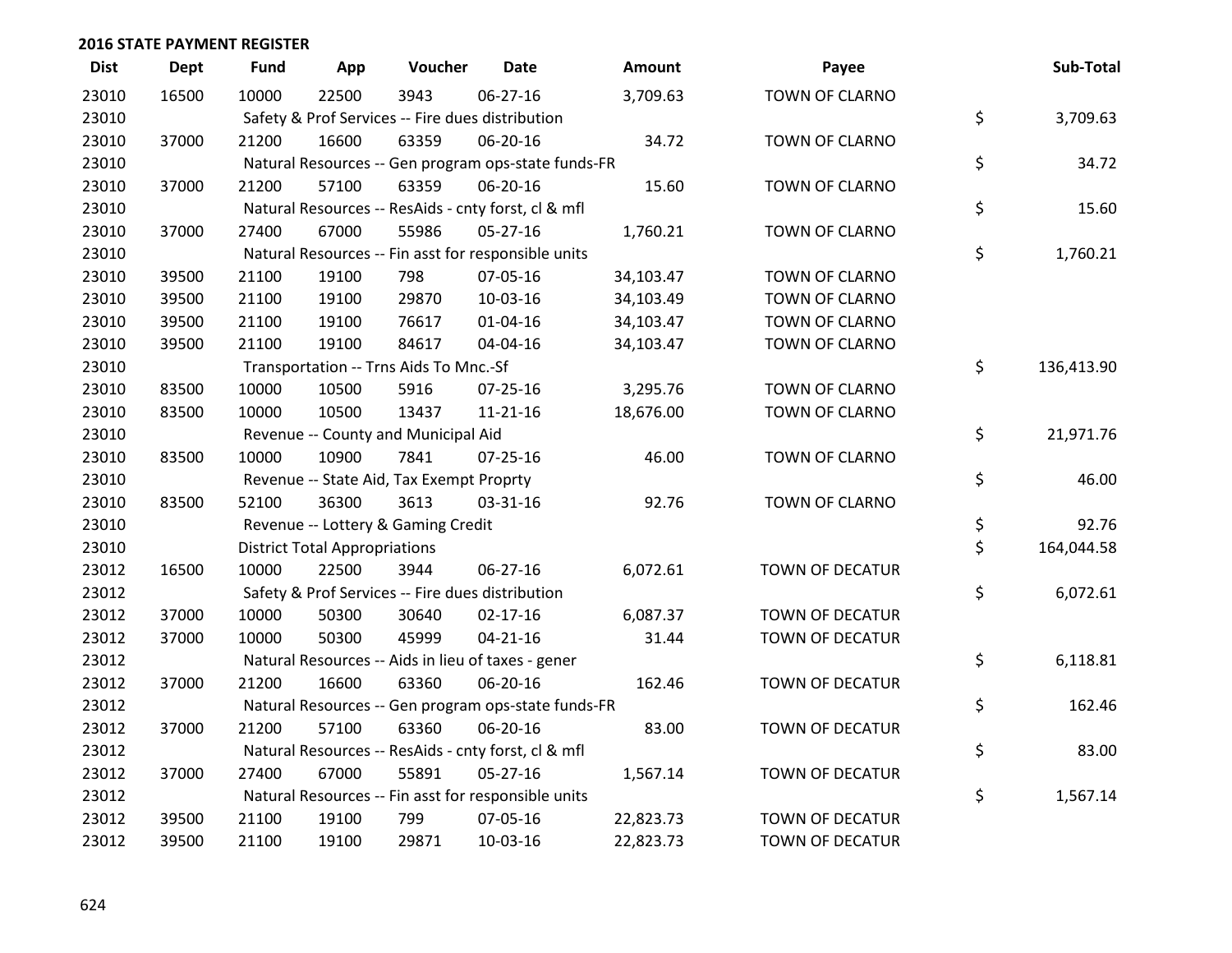| <b>Dist</b> | <b>Dept</b> | <b>Fund</b> | App                                  | Voucher                                             | <b>Date</b>    | Amount    | Payee                 | Sub-Total        |
|-------------|-------------|-------------|--------------------------------------|-----------------------------------------------------|----------------|-----------|-----------------------|------------------|
| 23012       | 39500       | 21100       | 19100                                | 76618                                               | $01 - 04 - 16$ | 22,823.73 | TOWN OF DECATUR       |                  |
| 23012       | 39500       | 21100       | 19100                                | 84618                                               | 04-04-16       | 22,823.73 | TOWN OF DECATUR       |                  |
| 23012       |             |             |                                      | Transportation -- Trns Aids To Mnc.-Sf              |                |           |                       | \$<br>91,294.92  |
| 23012       | 83500       | 10000       | 10500                                | 5917                                                | $07 - 25 - 16$ | 2,451.63  | TOWN OF DECATUR       |                  |
| 23012       | 83500       | 10000       | 10500                                | 13438                                               | $11 - 21 - 16$ | 13,775.55 | TOWN OF DECATUR       |                  |
| 23012       |             |             |                                      | Revenue -- County and Municipal Aid                 |                |           |                       | \$<br>16,227.18  |
| 23012       | 83500       | 10000       | 10900                                | 7842                                                | $07 - 25 - 16$ | 73.00     | TOWN OF DECATUR       |                  |
| 23012       |             |             |                                      | Revenue -- State Aid, Tax Exempt Proprty            |                |           |                       | \$<br>73.00      |
| 23012       | 83500       | 10000       | 11000                                | 13438                                               | $11 - 21 - 16$ | 126.32    | TOWN OF DECATUR       |                  |
| 23012       |             |             |                                      | Revenue -- Public Utility Distribution              |                |           |                       | \$<br>126.32     |
| 23012       | 83500       | 52100       | 36300                                | 3073                                                | 03-29-16       | 1,012.30  | TOWN OF DECATUR       |                  |
| 23012       |             |             |                                      | Revenue -- Lottery & Gaming Credit                  |                |           |                       | \$<br>1,012.30   |
| 23012       |             |             | <b>District Total Appropriations</b> |                                                     |                |           |                       | \$<br>122,737.74 |
| 23014       | 16500       | 10000       | 22500                                | 3945                                                | 06-27-16       | 7,838.35  | <b>TOWN OF EXETER</b> |                  |
| 23014       |             |             |                                      | Safety & Prof Services -- Fire dues distribution    |                |           |                       | \$<br>7,838.35   |
| 23014       | 37000       | 10000       | 50300                                | 46160                                               | $04 - 21 - 16$ | 16.88     | <b>TOWN OF EXETER</b> |                  |
| 23014       | 37000       | 10000       | 50300                                | 46161                                               | $04 - 21 - 16$ | 112.53    | <b>TOWN OF EXETER</b> |                  |
| 23014       | 37000       | 10000       | 50300                                | 46162                                               | $04 - 21 - 16$ | 215.61    | <b>TOWN OF EXETER</b> |                  |
| 23014       |             |             |                                      | Natural Resources -- Aids in lieu of taxes - gener  |                |           |                       | \$<br>345.02     |
| 23014       | 37000       | 21200       | 16600                                | 63361                                               | 06-20-16       | 105.18    | <b>TOWN OF EXETER</b> |                  |
| 23014       |             |             |                                      | Natural Resources -- Gen program ops-state funds-FR |                |           |                       | \$<br>105.18     |
| 23014       | 37000       | 21200       | 57100                                | 63361                                               | 06-20-16       | 47.27     | <b>TOWN OF EXETER</b> |                  |
| 23014       |             |             |                                      | Natural Resources -- ResAids - cnty forst, cl & mfl |                |           |                       | \$<br>47.27      |
| 23014       | 37000       | 21200       | 57900                                | 46159                                               | $04 - 21 - 16$ | 211.20    | <b>TOWN OF EXETER</b> |                  |
| 23014       |             |             |                                      | Natural Resources -- Aids in lieu of taxes - sum s  |                |           |                       | \$<br>211.20     |
| 23014       | 37000       | 27400       | 67000                                | 56224                                               | $05 - 27 - 16$ | 2,150.87  | <b>TOWN OF EXETER</b> |                  |
| 23014       |             |             |                                      | Natural Resources -- Fin asst for responsible units |                |           |                       | \$<br>2,150.87   |
| 23014       | 39500       | 21100       | 19100                                | 800                                                 | 07-05-16       | 23,379.73 | <b>TOWN OF EXETER</b> |                  |
| 23014       | 39500       | 21100       | 19100                                | 29872                                               | 10-03-16       | 23,379.75 | <b>TOWN OF EXETER</b> |                  |
| 23014       | 39500       | 21100       | 19100                                | 76619                                               | $01 - 04 - 16$ | 23,379.73 | <b>TOWN OF EXETER</b> |                  |
| 23014       | 39500       | 21100       | 19100                                | 84619                                               | 04-04-16       | 23,379.73 | <b>TOWN OF EXETER</b> |                  |
| 23014       |             |             |                                      | Transportation -- Trns Aids To Mnc.-Sf              |                |           |                       | \$<br>93,518.94  |
| 23014       | 83500       | 10000       | 10500                                | 5918                                                | $07 - 25 - 16$ | 1,749.42  | <b>TOWN OF EXETER</b> |                  |
| 23014       | 83500       | 10000       | 10500                                | 13439                                               | $11 - 21 - 16$ | 9,671.93  | <b>TOWN OF EXETER</b> |                  |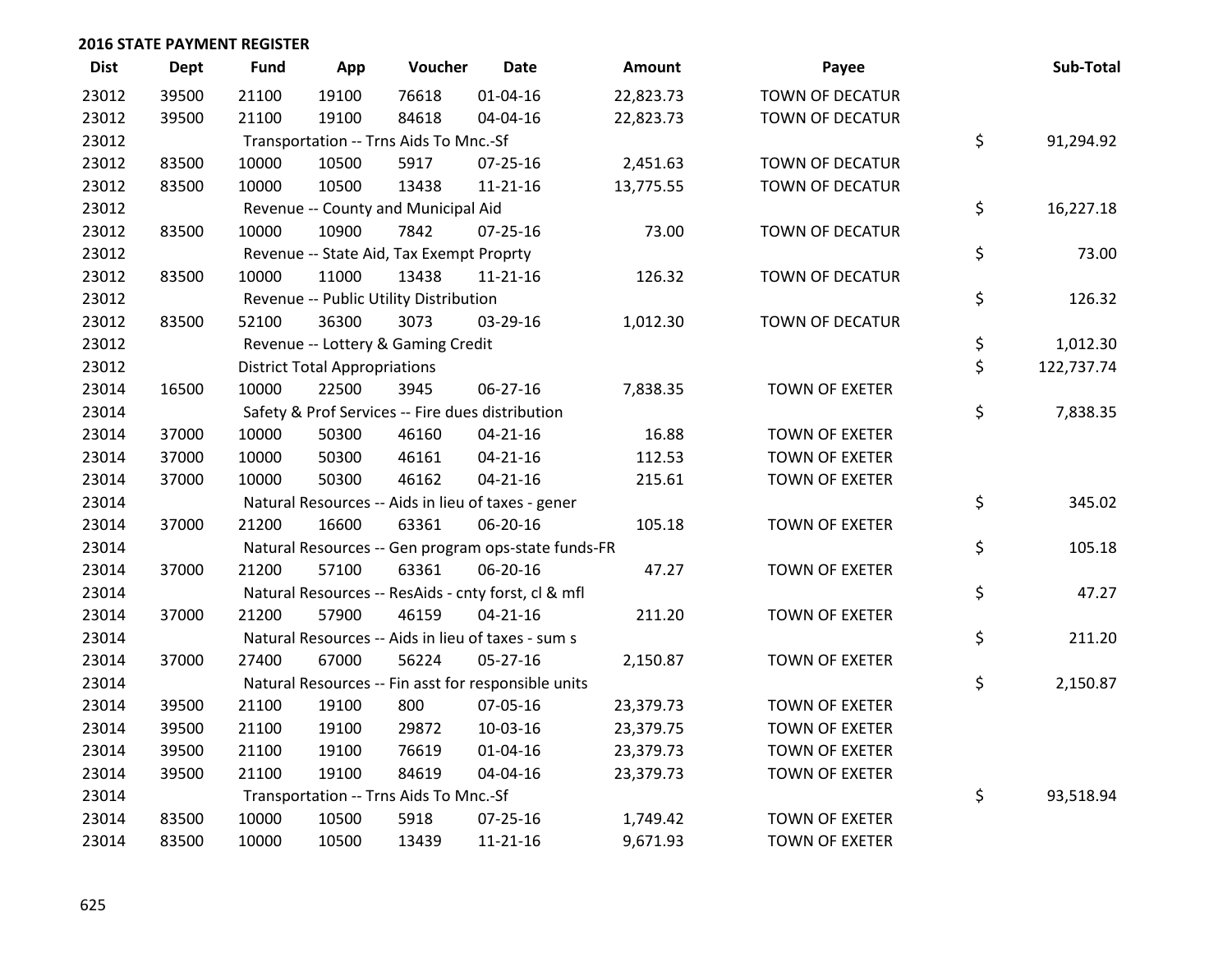| <b>Dist</b> | Dept  | Fund  | App                                  | Voucher                                             | Date           | <b>Amount</b> | Payee                 | Sub-Total        |
|-------------|-------|-------|--------------------------------------|-----------------------------------------------------|----------------|---------------|-----------------------|------------------|
| 23014       |       |       |                                      | Revenue -- County and Municipal Aid                 |                |               |                       | \$<br>11,421.35  |
| 23014       | 83500 | 10000 | 10900                                | 7843                                                | 07-25-16       | 17.00         | <b>TOWN OF EXETER</b> |                  |
| 23014       |       |       |                                      | Revenue -- State Aid, Tax Exempt Proprty            |                |               |                       | \$<br>17.00      |
| 23014       | 83500 | 10000 | 11000                                | 13439                                               | $11 - 21 - 16$ | 225.42        | <b>TOWN OF EXETER</b> |                  |
| 23014       |       |       |                                      | Revenue -- Public Utility Distribution              |                |               |                       | \$<br>225.42     |
| 23014       |       |       | <b>District Total Appropriations</b> |                                                     |                |               |                       | \$<br>115,880.60 |
| 23016       | 16500 | 10000 | 22500                                | 3946                                                | 06-27-16       | 3,669.72      | TOWN OF JEFFERSON     |                  |
| 23016       |       |       |                                      | Safety & Prof Services -- Fire dues distribution    |                |               |                       | \$<br>3,669.72   |
| 23016       | 37000 | 21200 | 16600                                | 63362                                               | 06-20-16       | 36.56         | TOWN OF JEFFERSON     |                  |
| 23016       |       |       |                                      | Natural Resources -- Gen program ops-state funds-FR |                |               |                       | \$<br>36.56      |
| 23016       | 37000 | 21200 | 57100                                | 63362                                               | 06-20-16       | 16.43         | TOWN OF JEFFERSON     |                  |
| 23016       |       |       |                                      | Natural Resources -- ResAids - cnty forst, cl & mfl |                |               |                       | \$<br>16.43      |
| 23016       | 37000 | 27400 | 67000                                | 55915                                               | $05 - 27 - 16$ | 4,585.77      | TOWN OF JEFFERSON     |                  |
| 23016       |       |       |                                      | Natural Resources -- Fin asst for responsible units |                |               |                       | \$<br>4,585.77   |
| 23016       | 39500 | 21100 | 19100                                | 801                                                 | 07-05-16       | 32,017.08     | TOWN OF JEFFERSON     |                  |
| 23016       | 39500 | 21100 | 19100                                | 29873                                               | 10-03-16       | 32,017.08     | TOWN OF JEFFERSON     |                  |
| 23016       | 39500 | 21100 | 19100                                | 76620                                               | 01-04-16       | 32,017.08     | TOWN OF JEFFERSON     |                  |
| 23016       | 39500 | 21100 | 19100                                | 84620                                               | 04-04-16       | 32,017.08     | TOWN OF JEFFERSON     |                  |
| 23016       |       |       |                                      | Transportation -- Trns Aids To Mnc.-Sf              |                |               |                       | \$<br>128,068.32 |
| 23016       | 83500 | 10000 | 10500                                | 5919                                                | 07-25-16       | 4,148.45      | TOWN OF JEFFERSON     |                  |
| 23016       | 83500 | 10000 | 10500                                | 13440                                               | $11 - 21 - 16$ | 23,357.37     | TOWN OF JEFFERSON     |                  |
| 23016       |       |       |                                      | Revenue -- County and Municipal Aid                 |                |               |                       | \$<br>27,505.82  |
| 23016       | 83500 | 10000 | 10900                                | 7844                                                | $07 - 25 - 16$ | 168.00        | TOWN OF JEFFERSON     |                  |
| 23016       |       |       |                                      | Revenue -- State Aid, Tax Exempt Proprty            |                |               |                       | \$<br>168.00     |
| 23016       | 83500 | 10000 | 11000                                | 13440                                               | $11 - 21 - 16$ | 156.93        | TOWN OF JEFFERSON     |                  |
| 23016       |       |       |                                      | Revenue -- Public Utility Distribution              |                |               |                       | \$<br>156.93     |
| 23016       |       |       | <b>District Total Appropriations</b> |                                                     |                |               |                       | \$<br>164,207.55 |
| 23018       | 16500 | 10000 | 22500                                | 3947                                                | $06 - 27 - 16$ | 2,351.35      | TOWN OF JORDAN        |                  |
| 23018       |       |       |                                      | Safety & Prof Services -- Fire dues distribution    |                |               |                       | \$<br>2,351.35   |
| 23018       | 37000 | 21200 | 16600                                | 63363                                               | 06-20-16       | 382.45        | TOWN OF JORDAN        |                  |
| 23018       |       |       |                                      | Natural Resources -- Gen program ops-state funds-FR |                |               |                       | \$<br>382.45     |
| 23018       | 37000 | 21200 | 57100                                | 63363                                               | 06-20-16       | 183.25        | TOWN OF JORDAN        |                  |
| 23018       |       |       |                                      | Natural Resources -- ResAids - cnty forst, cl & mfl |                |               |                       | \$<br>183.25     |
| 23018       | 37000 | 21200 | 58900                                | 102278                                              | 11-18-16       | 130.66        | TOWN OF JORDAN        |                  |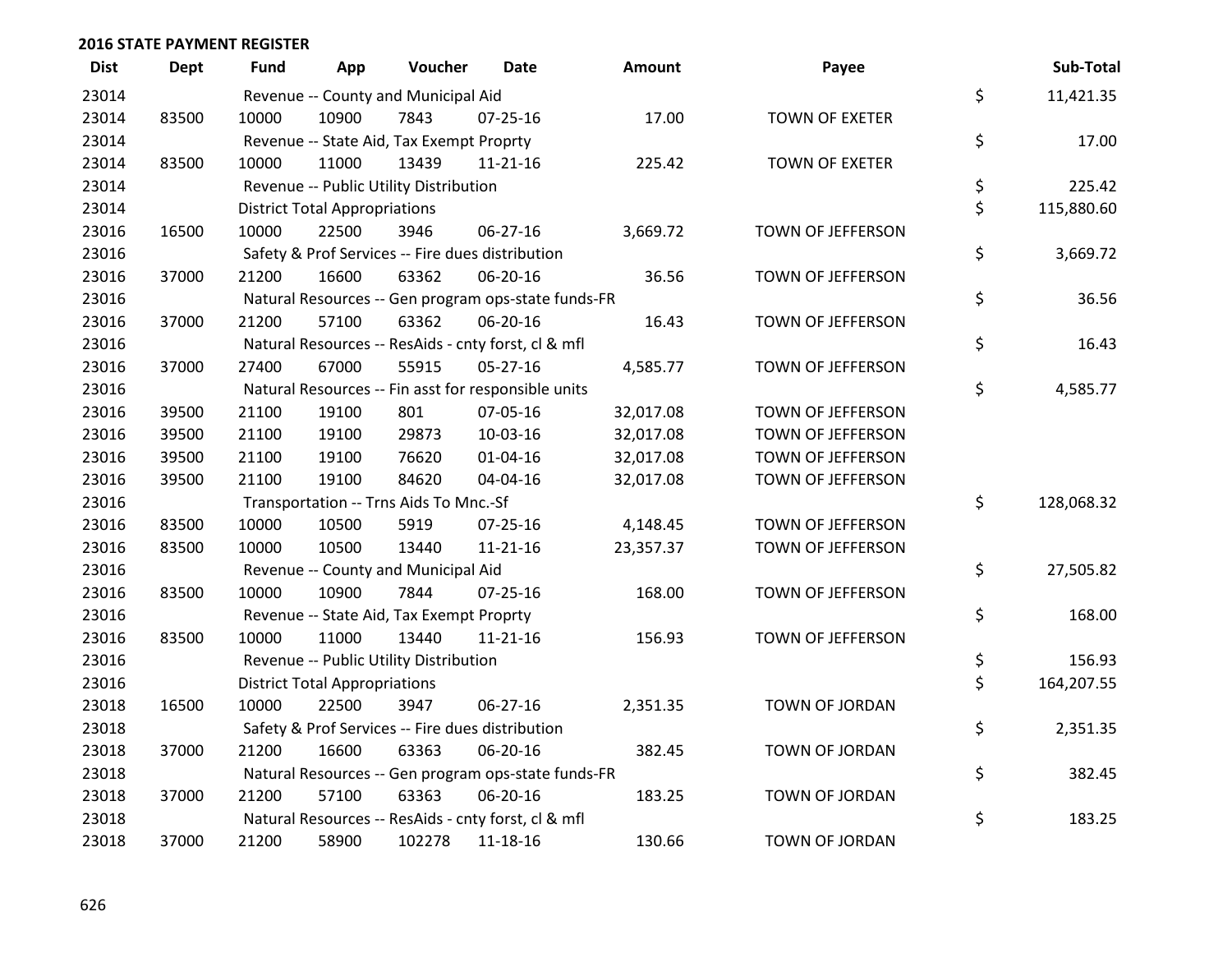| <b>Dist</b> | <b>Dept</b> | <b>Fund</b> | App                                  | Voucher                                             | Date           | Amount    | Payee                 | Sub-Total        |
|-------------|-------------|-------------|--------------------------------------|-----------------------------------------------------|----------------|-----------|-----------------------|------------------|
| 23018       |             |             |                                      | Natural Resources -- Resource aids - distribution o |                |           |                       | \$<br>130.66     |
| 23018       | 37000       | 27400       | 67000                                | 56293                                               | $05 - 27 - 16$ | 1,902.95  | TOWN OF JORDAN        |                  |
| 23018       |             |             |                                      | Natural Resources -- Fin asst for responsible units |                |           |                       | \$<br>1,902.95   |
| 23018       | 39500       | 21100       | 19100                                | 802                                                 | 07-05-16       | 24,321.09 | TOWN OF JORDAN        |                  |
| 23018       | 39500       | 21100       | 19100                                | 29874                                               | 10-03-16       | 24,321.09 | TOWN OF JORDAN        |                  |
| 23018       | 39500       | 21100       | 19100                                | 76621                                               | $01 - 04 - 16$ | 24,321.09 | TOWN OF JORDAN        |                  |
| 23018       | 39500       | 21100       | 19100                                | 84621                                               | 04-04-16       | 24,321.09 | TOWN OF JORDAN        |                  |
| 23018       |             |             |                                      | Transportation -- Trns Aids To Mnc.-Sf              |                |           |                       | \$<br>97,284.36  |
| 23018       | 83500       | 10000       | 10500                                | 5920                                                | $07 - 25 - 16$ | 2,249.65  | TOWN OF JORDAN        |                  |
| 23018       | 83500       | 10000       | 10500                                | 13441                                               | $11 - 21 - 16$ | 12,748.03 | TOWN OF JORDAN        |                  |
| 23018       |             |             |                                      | Revenue -- County and Municipal Aid                 |                |           |                       | \$<br>14,997.68  |
| 23018       | 83500       | 10000       | 10900                                | 7845                                                | $07 - 25 - 16$ | 52.00     | TOWN OF JORDAN        |                  |
| 23018       |             |             |                                      | Revenue -- State Aid, Tax Exempt Proprty            |                |           |                       | \$<br>52.00      |
| 23018       |             |             | <b>District Total Appropriations</b> |                                                     |                |           |                       | \$<br>117,284.70 |
| 23020       | 16500       | 10000       | 22500                                | 3948                                                | 06-27-16       | 4,464.81  | <b>TOWN OF MONROE</b> |                  |
| 23020       |             |             |                                      | Safety & Prof Services -- Fire dues distribution    |                |           |                       | \$<br>4,464.81   |
| 23020       | 37000       | 21200       | 16600                                | 63364                                               | 06-20-16       | 89.07     | TOWN OF MONROE        |                  |
| 23020       |             |             |                                      | Natural Resources -- Gen program ops-state funds-FR |                |           |                       | \$<br>89.07      |
| 23020       | 37000       | 21200       | 57100                                | 63364                                               | 06-20-16       | 40.03     | <b>TOWN OF MONROE</b> |                  |
| 23020       |             |             |                                      | Natural Resources -- ResAids - cnty forst, cl & mfl |                |           |                       | \$<br>40.03      |
| 23020       | 37000       | 27400       | 67000                                | 56410                                               | 05-27-16       | 1,764.72  | TOWN OF MONROE        |                  |
| 23020       |             |             |                                      | Natural Resources -- Fin asst for responsible units |                |           |                       | \$<br>1,764.72   |
| 23020       | 39500       | 21100       | 19100                                | 803                                                 | 07-05-16       | 17,979.33 | <b>TOWN OF MONROE</b> |                  |
| 23020       | 39500       | 21100       | 19100                                | 29875                                               | 10-03-16       | 17,979.33 | <b>TOWN OF MONROE</b> |                  |
| 23020       | 39500       | 21100       | 19100                                | 76622                                               | $01 - 04 - 16$ | 17,979.33 | TOWN OF MONROE        |                  |
| 23020       | 39500       | 21100       | 19100                                | 84622                                               | 04-04-16       | 17,979.33 | TOWN OF MONROE        |                  |
| 23020       |             |             |                                      | Transportation -- Trns Aids To Mnc.-Sf              |                |           |                       | \$<br>71,917.32  |
| 23020       | 83500       | 10000       | 10500                                | 5921                                                | 07-25-16       | 3,157.64  | <b>TOWN OF MONROE</b> |                  |
| 23020       | 83500       | 10000       | 10500                                | 13442                                               | $11 - 21 - 16$ | 12,363.56 | TOWN OF MONROE        |                  |
| 23020       |             |             |                                      | Revenue -- County and Municipal Aid                 |                |           |                       | \$<br>15,521.20  |
| 23020       | 83500       | 10000       | 10900                                | 7846                                                | $07 - 25 - 16$ | 106.00    | <b>TOWN OF MONROE</b> |                  |
| 23020       |             |             |                                      | Revenue -- State Aid, Tax Exempt Proprty            |                |           |                       | \$<br>106.00     |
| 23020       | 83500       | 10000       | 11000                                | 13442                                               | $11 - 21 - 16$ | 5,538.36  | <b>TOWN OF MONROE</b> |                  |
| 23020       |             |             |                                      | Revenue -- Public Utility Distribution              |                |           |                       | \$<br>5,538.36   |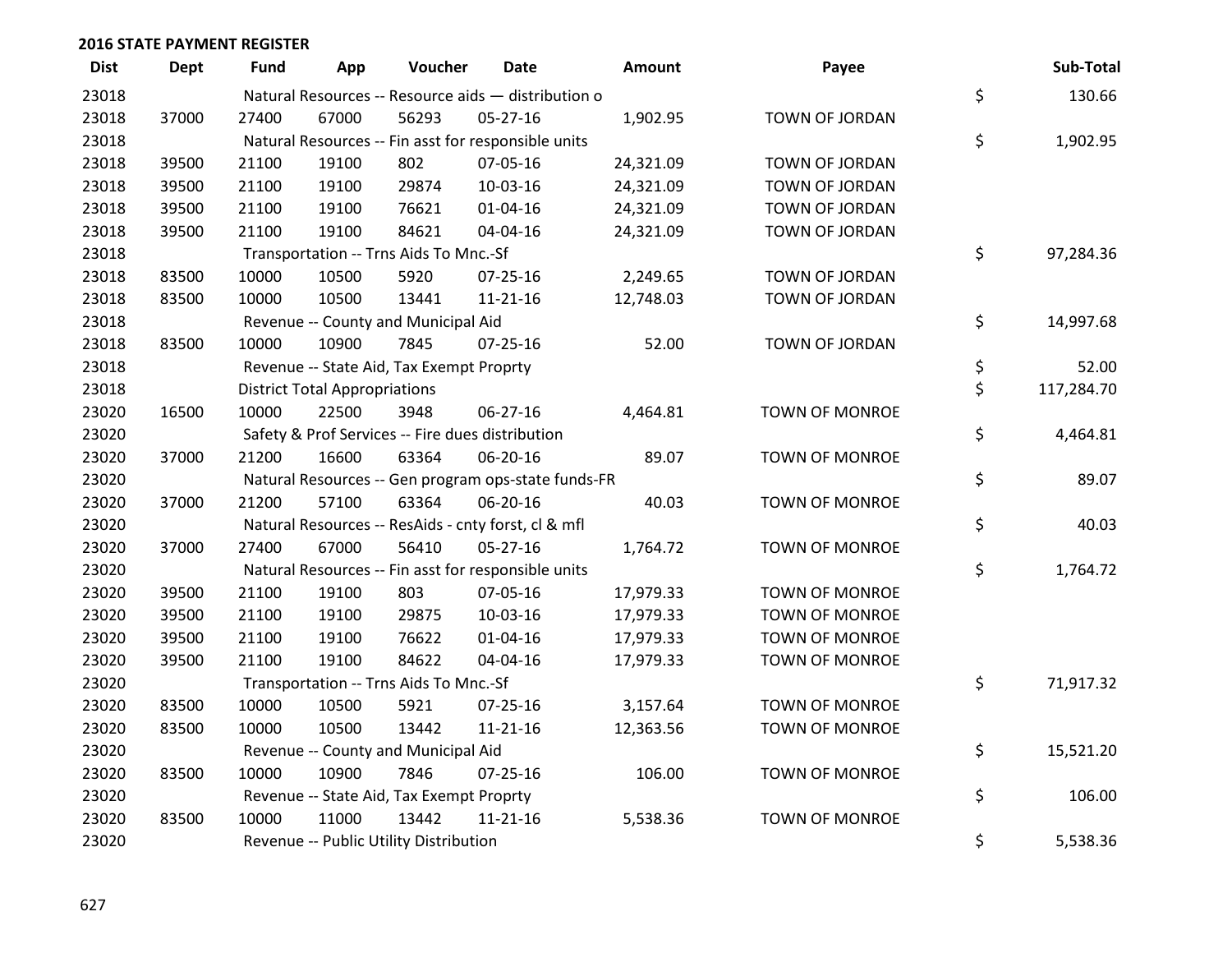| <b>Dist</b> | <b>Dept</b> | <b>Fund</b> | App                                  | Voucher                                  | Date                                                | Amount    | Payee                     | Sub-Total        |
|-------------|-------------|-------------|--------------------------------------|------------------------------------------|-----------------------------------------------------|-----------|---------------------------|------------------|
| 23020       |             |             | <b>District Total Appropriations</b> |                                          |                                                     |           |                           | \$<br>99,441.51  |
| 23022       | 16500       | 10000       | 22500                                | 3949                                     | 06-27-16                                            | 2,149.12  | TOWN OF MT PLEASANT       |                  |
| 23022       |             |             |                                      |                                          | Safety & Prof Services -- Fire dues distribution    |           |                           | \$<br>2,149.12   |
| 23022       | 37000       | 10000       | 50300                                | 39659                                    | 03-28-16                                            | 67.41     | TOWN OF MT PLEASANT       |                  |
| 23022       | 37000       | 10000       | 50300                                | 46137                                    | $04 - 21 - 16$                                      | 43.49     | TOWN OF MT PLEASANT       |                  |
| 23022       | 37000       | 10000       | 50300                                | 46138                                    | $04 - 21 - 16$                                      | 445.77    | TOWN OF MT PLEASANT       |                  |
| 23022       |             |             |                                      |                                          | Natural Resources -- Aids in lieu of taxes - gener  |           |                           | \$<br>556.67     |
| 23022       | 37000       | 21200       | 16600                                | 63365                                    | 06-20-16                                            | 50.39     | TOWN OF MT PLEASANT       |                  |
| 23022       |             |             |                                      |                                          | Natural Resources -- Gen program ops-state funds-FR |           |                           | \$<br>50.39      |
| 23022       | 37000       | 21200       | 57100                                | 63365                                    | 06-20-16                                            | 28.04     | TOWN OF MT PLEASANT       |                  |
| 23022       |             |             |                                      |                                          | Natural Resources -- ResAids - cnty forst, cl & mfl |           |                           | \$<br>28.04      |
| 23022       | 37000       | 27400       | 67000                                | 56283                                    | $05 - 27 - 16$                                      | 824.33    | TOWN OF MT PLEASANT       |                  |
| 23022       |             |             |                                      |                                          | Natural Resources -- Fin asst for responsible units |           |                           | \$<br>824.33     |
| 23022       | 39500       | 21100       | 19100                                | 804                                      | 07-05-16                                            | 21,293.34 | TOWN OF MT PLEASANT       |                  |
| 23022       | 39500       | 21100       | 19100                                | 29876                                    | 10-03-16                                            | 21,293.34 | TOWN OF MT PLEASANT       |                  |
| 23022       | 39500       | 21100       | 19100                                | 76623                                    | $01 - 04 - 16$                                      | 21,293.34 | TOWN OF MOUNT PLEASANT    |                  |
| 23022       | 39500       | 21100       | 19100                                | 84623                                    | 04-04-16                                            | 21,293.34 | TOWN OF MOUNT PLEASANT    |                  |
| 23022       |             |             |                                      | Transportation -- Trns Aids To Mnc.-Sf   |                                                     |           |                           | \$<br>85,173.36  |
| 23022       | 83500       | 10000       | 10500                                | 5922                                     | $07 - 25 - 16$                                      | 2,230.46  | TOWN OF MT PLEASANT       |                  |
| 23022       | 83500       | 10000       | 10500                                | 13443                                    | $11 - 21 - 16$                                      | 12,486.92 | TOWN OF MT PLEASANT       |                  |
| 23022       |             |             |                                      | Revenue -- County and Municipal Aid      |                                                     |           |                           | \$<br>14,717.38  |
| 23022       | 83500       | 10000       | 10900                                | 7847                                     | $07 - 25 - 16$                                      | 31.00     | TOWN OF MT PLEASANT       |                  |
| 23022       |             |             |                                      | Revenue -- State Aid, Tax Exempt Proprty |                                                     |           |                           | \$<br>31.00      |
| 23022       | 83500       | 10000       | 11000                                | 13443                                    | $11 - 21 - 16$                                      | 145.20    | TOWN OF MT PLEASANT       |                  |
| 23022       |             |             |                                      | Revenue -- Public Utility Distribution   |                                                     |           |                           | \$<br>145.20     |
| 23022       |             |             | <b>District Total Appropriations</b> |                                          |                                                     |           |                           | \$<br>103,675.49 |
| 23024       | 16500       | 10000       | 22500                                | 3950                                     | 06-27-16                                            | 6,030.08  | TOWN OF NEW GLARUS        |                  |
| 23024       |             |             |                                      |                                          | Safety & Prof Services -- Fire dues distribution    |           |                           | \$<br>6,030.08   |
| 23024       | 37000       | 10000       | 50300                                | 29200                                    | $02 - 12 - 16$                                      | 5,095.09  | TOWN OF NEW GLARUS        |                  |
| 23024       | 37000       | 10000       | 50300                                | 46558                                    | $04 - 21 - 16$                                      | 368.66    | TOWN OF NEW GLARUS        |                  |
| 23024       |             |             |                                      |                                          | Natural Resources -- Aids in lieu of taxes - gener  |           |                           | \$<br>5,463.75   |
| 23024       | 37000       | 21200       | 16600                                | 63366                                    | 06-20-16                                            | 389.00    | TOWN OF NEW GLARUS        |                  |
| 23024       |             |             |                                      |                                          | Natural Resources -- Gen program ops-state funds-FR |           |                           | \$<br>389.00     |
| 23024       | 37000       | 21200       | 57100                                | 63366                                    | 06-20-16                                            | 207.56    | <b>TOWN OF NEW GLARUS</b> |                  |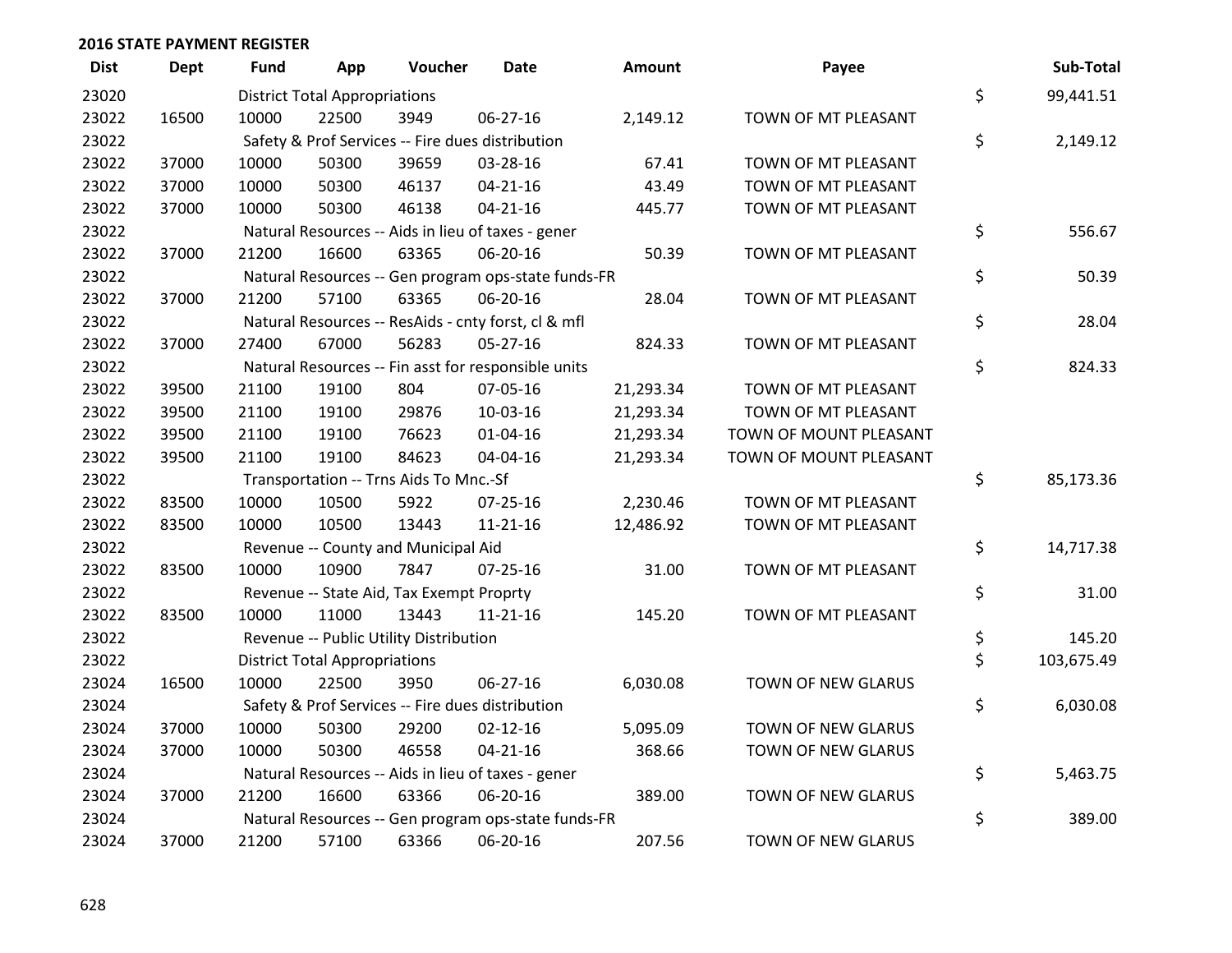| <b>Dist</b> | <b>Dept</b> | <b>Fund</b> | App                                  | Voucher                                  | Date                                                | <b>Amount</b> | Payee                | Sub-Total        |
|-------------|-------------|-------------|--------------------------------------|------------------------------------------|-----------------------------------------------------|---------------|----------------------|------------------|
| 23024       |             |             |                                      |                                          | Natural Resources -- ResAids - cnty forst, cl & mfl |               |                      | \$<br>207.56     |
| 23024       | 37000       | 21200       | 57900                                | 46557                                    | $04 - 21 - 16$                                      | 73.81         | TOWN OF NEW GLARUS   |                  |
| 23024       |             |             |                                      |                                          | Natural Resources -- Aids in lieu of taxes - sum s  |               |                      | \$<br>73.81      |
| 23024       | 37000       | 27400       | 67000                                | 55626                                    | 05-27-16                                            | 948.10        | TOWN OF NEW GLARUS   |                  |
| 23024       |             |             |                                      |                                          | Natural Resources -- Fin asst for responsible units |               |                      | \$<br>948.10     |
| 23024       | 39500       | 21100       | 19100                                | 805                                      | 07-05-16                                            | 22,829.23     | TOWN OF NEW GLARUS   |                  |
| 23024       | 39500       | 21100       | 19100                                | 29877                                    | 10-03-16                                            | 22,829.25     | TOWN OF NEW GLARUS   |                  |
| 23024       | 39500       | 21100       | 19100                                | 76624                                    | $01 - 04 - 16$                                      | 22,829.23     | TOWN OF NEW GLARUS   |                  |
| 23024       | 39500       | 21100       | 19100                                | 84624                                    | 04-04-16                                            | 22,829.23     | TOWN OF NEW GLARUS   |                  |
| 23024       |             |             |                                      | Transportation -- Trns Aids To Mnc.-Sf   |                                                     |               |                      | \$<br>91,316.94  |
| 23024       | 83500       | 10000       | 10500                                | 5923                                     | $07 - 25 - 16$                                      | 1,453.51      | TOWN OF NEW GLARUS   |                  |
| 23024       | 83500       | 10000       | 10500                                | 13444                                    | $11 - 21 - 16$                                      | 7,771.45      | TOWN OF NEW GLARUS   |                  |
| 23024       |             |             |                                      | Revenue -- County and Municipal Aid      |                                                     |               |                      | \$<br>9,224.96   |
| 23024       | 83500       | 10000       | 10900                                | 7848                                     | $07 - 25 - 16$                                      | 59.00         | TOWN OF NEW GLARUS   |                  |
| 23024       |             |             |                                      | Revenue -- State Aid, Tax Exempt Proprty |                                                     |               |                      | \$<br>59.00      |
| 23024       | 83500       | 10000       | 11000                                | 13444                                    | $11 - 21 - 16$                                      | 473.90        | TOWN OF NEW GLARUS   |                  |
| 23024       |             |             |                                      | Revenue -- Public Utility Distribution   |                                                     |               |                      | \$<br>473.90     |
| 23024       | 83500       | 10000       | 50100                                | 2525                                     | $01-29-16$                                          | 157.15        | TOWN OF NEW GLARUS   |                  |
| 23024       |             |             |                                      | Revenue -- Payments for municipal svcs   |                                                     |               |                      | \$<br>157.15     |
| 23024       |             |             | <b>District Total Appropriations</b> |                                          |                                                     |               |                      | \$<br>114,344.25 |
| 23026       | 16500       | 10000       | 22500                                | 3951                                     | 06-27-16                                            | 3,257.04      | TOWN OF SPRING GROVE |                  |
| 23026       |             |             |                                      |                                          | Safety & Prof Services -- Fire dues distribution    |               |                      | \$<br>3,257.04   |
| 23026       | 37000       | 10000       | 50300                                | 46970                                    | $04 - 21 - 16$                                      | 32.30         | TOWN OF SPRING GROVE |                  |
| 23026       |             |             |                                      |                                          | Natural Resources -- Aids in lieu of taxes - gener  |               |                      | \$<br>32.30      |
| 23026       | 37000       | 21200       | 16600                                | 63367                                    | 06-20-16                                            | 106.38        | TOWN OF SPRING GROVE |                  |
| 23026       |             |             |                                      |                                          | Natural Resources -- Gen program ops-state funds-FR |               |                      | \$<br>106.38     |
| 23026       | 37000       | 21200       | 57100                                | 63367                                    | 06-20-16                                            | 54.33         | TOWN OF SPRING GROVE |                  |
| 23026       |             |             |                                      |                                          | Natural Resources -- ResAids - cnty forst, cl & mfl |               |                      | \$<br>54.33      |
| 23026       | 37000       | 27400       | 67000                                | 56019                                    | $05 - 27 - 16$                                      | 1,476.24      | TOWN OF SPRING GROVE |                  |
| 23026       |             |             |                                      |                                          | Natural Resources -- Fin asst for responsible units |               |                      | \$<br>1,476.24   |
| 23026       | 39500       | 21100       | 19100                                | 806                                      | 07-05-16                                            | 28,185.60     | TOWN OF SPRING GROVE |                  |
| 23026       | 39500       | 21100       | 19100                                | 29878                                    | 10-03-16                                            | 28,185.60     | TOWN OF SPRING GROVE |                  |
| 23026       | 39500       | 21100       | 19100                                | 76625                                    | $01 - 04 - 16$                                      | 28,185.60     | TOWN OF SPRING GROVE |                  |
| 23026       | 39500       | 21100       | 19100                                | 84625                                    | 04-04-16                                            | 28,185.60     | TOWN OF SPRING GROVE |                  |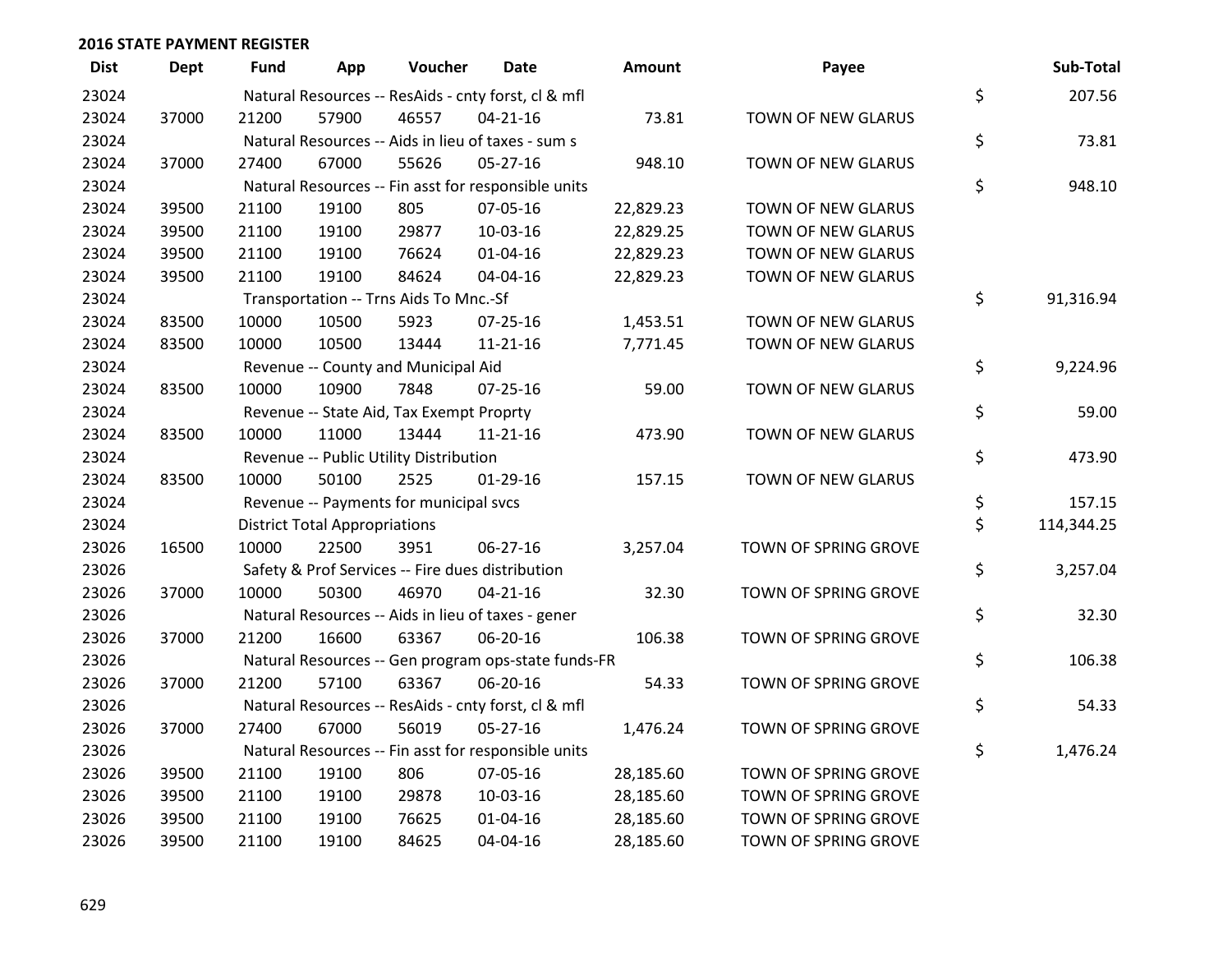| <b>Dist</b> | <b>Dept</b> | <b>Fund</b> | App                                  | Voucher                                  | Date                                                | <b>Amount</b> | Payee                    | Sub-Total        |
|-------------|-------------|-------------|--------------------------------------|------------------------------------------|-----------------------------------------------------|---------------|--------------------------|------------------|
| 23026       |             |             |                                      | Transportation -- Trns Aids To Mnc.-Sf   |                                                     |               |                          | \$<br>112,742.40 |
| 23026       | 83500       | 10000       | 10500                                | 5924                                     | 07-25-16                                            | 1,535.75      | TOWN OF SPRING GROVE     |                  |
| 23026       | 83500       | 10000       | 10500                                | 13445                                    | $11 - 21 - 16$                                      | 8,323.61      | TOWN OF SPRING GROVE     |                  |
| 23026       |             |             |                                      | Revenue -- County and Municipal Aid      |                                                     |               |                          | \$<br>9,859.36   |
| 23026       | 83500       | 10000       | 10900                                | 7849                                     | $07 - 25 - 16$                                      | 141.00        | TOWN OF SPRING GROVE     |                  |
| 23026       |             |             |                                      | Revenue -- State Aid, Tax Exempt Proprty |                                                     |               |                          | \$<br>141.00     |
| 23026       | 83500       | 10000       | 11000                                | 13445                                    | $11 - 21 - 16$                                      | 390.16        | TOWN OF SPRING GROVE     |                  |
| 23026       |             |             |                                      | Revenue -- Public Utility Distribution   |                                                     |               |                          | \$<br>390.16     |
| 23026       |             |             | <b>District Total Appropriations</b> |                                          |                                                     |               |                          | \$<br>128,059.21 |
| 23028       | 16500       | 10000       | 22500                                | 3952                                     | 06-27-16                                            | 4,349.94      | SYLVESTER, TOWN OF       |                  |
| 23028       |             |             |                                      |                                          | Safety & Prof Services -- Fire dues distribution    |               |                          | \$<br>4,349.94   |
| 23028       | 37000       | 21200       | 16600                                | 63368                                    | 06-20-16                                            | 44.51         | SYLVESTER, TOWN OF       |                  |
| 23028       |             |             |                                      |                                          | Natural Resources -- Gen program ops-state funds-FR |               |                          | \$<br>44.51      |
| 23028       | 37000       | 21200       | 57100                                | 63368                                    | 06-20-16                                            | 22.00         | SYLVESTER, TOWN OF       |                  |
| 23028       |             |             |                                      |                                          | Natural Resources -- ResAids - cnty forst, cl & mfl |               |                          | \$<br>22.00      |
| 23028       | 39500       | 21100       | 19100                                | 807                                      | 07-05-16                                            | 24,354.12     | SYLVESTER, TOWN OF       |                  |
| 23028       | 39500       | 21100       | 19100                                | 29879                                    | 10-03-16                                            | 24,354.12     | SYLVESTER, TOWN OF       |                  |
| 23028       | 39500       | 21100       | 19100                                | 76626                                    | 01-04-16                                            | 24,354.12     | TOWN OF SYLVESTER        |                  |
| 23028       | 39500       | 21100       | 19100                                | 84626                                    | 04-04-16                                            | 24,354.12     | <b>TOWN OF SYLVESTER</b> |                  |
| 23028       |             |             |                                      | Transportation -- Trns Aids To Mnc.-Sf   |                                                     |               |                          | \$<br>97,416.48  |
| 23028       | 83500       | 10000       | 10500                                | 5925                                     | $07 - 25 - 16$                                      | 1,495.01      | SYLVESTER, TOWN OF       |                  |
| 23028       | 83500       | 10000       | 10500                                | 13446                                    | $11 - 21 - 16$                                      | 8,471.71      | SYLVESTER, TOWN OF       |                  |
| 23028       |             |             |                                      | Revenue -- County and Municipal Aid      |                                                     |               |                          | \$<br>9,966.72   |
| 23028       | 83500       | 10000       | 10900                                | 7850                                     | $07 - 25 - 16$                                      | 122.00        | SYLVESTER, TOWN OF       |                  |
| 23028       |             |             |                                      | Revenue -- State Aid, Tax Exempt Proprty |                                                     |               |                          | \$<br>122.00     |
| 23028       |             |             | <b>District Total Appropriations</b> |                                          |                                                     |               |                          | \$<br>111,921.65 |
| 23030       | 16500       | 10000       | 22500                                | 3953                                     | 06-27-16                                            | 3,002.10      | TOWN OF WASHINGTON       |                  |
| 23030       |             |             |                                      |                                          | Safety & Prof Services -- Fire dues distribution    |               |                          | \$<br>3,002.10   |
| 23030       | 37000       | 21200       | 16600                                | 63369                                    | 06-20-16                                            | 179.34        | TOWN OF WASHINGTON       |                  |
| 23030       |             |             |                                      |                                          | Natural Resources -- Gen program ops-state funds-FR |               |                          | \$<br>179.34     |
| 23030       | 37000       | 21200       | 57100                                | 63369                                    | 06-20-16                                            | 86.59         | TOWN OF WASHINGTON       |                  |
| 23030       |             |             |                                      |                                          | Natural Resources -- ResAids - cnty forst, cl & mfl |               |                          | \$<br>86.59      |
| 23030       | 37000       | 27400       | 67000                                | 55895                                    | $05 - 27 - 16$                                      | 2,006.63      | TOWN OF WASHINGTON       |                  |
| 23030       |             |             |                                      |                                          | Natural Resources -- Fin asst for responsible units |               |                          | \$<br>2,006.63   |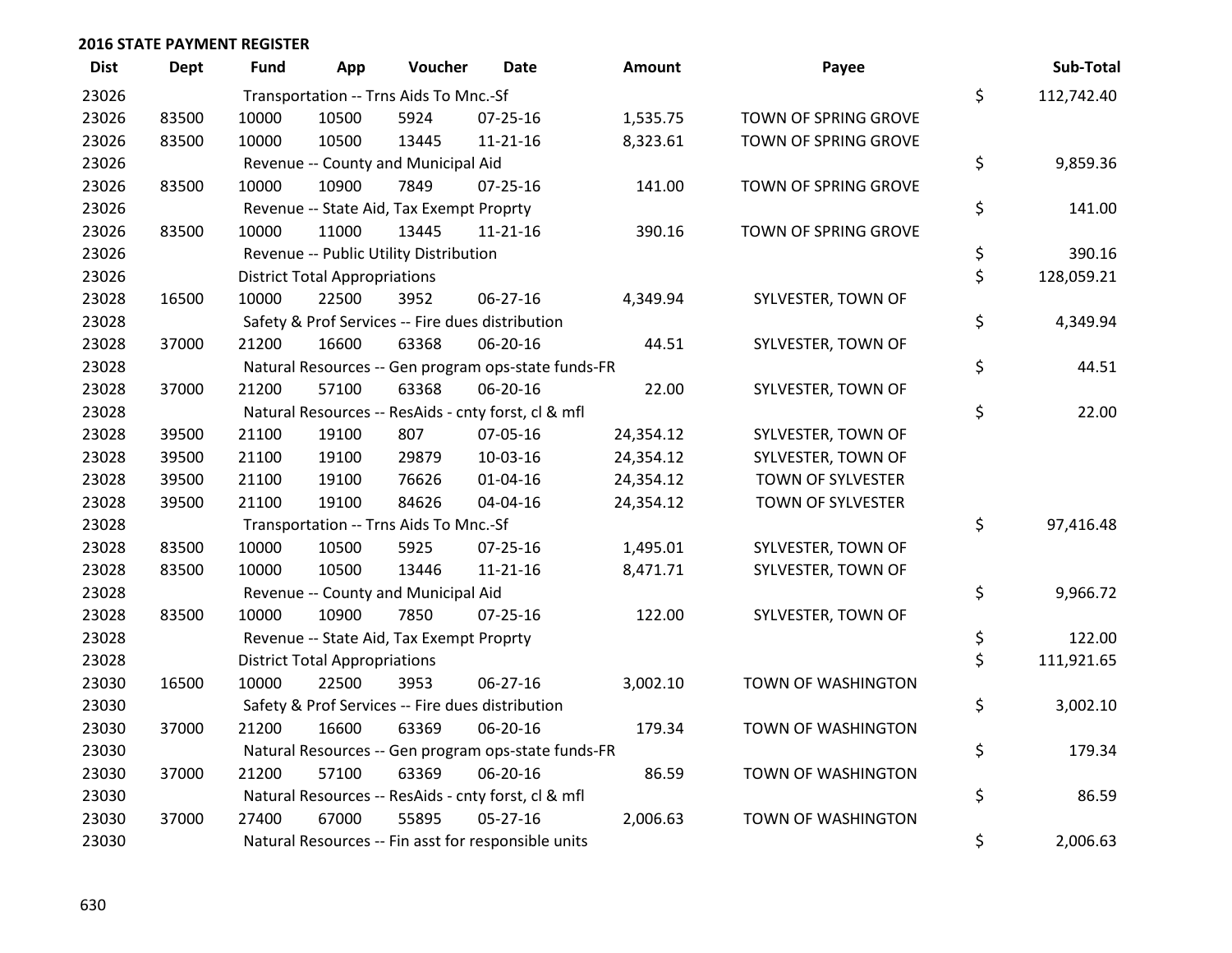| <b>Dist</b> | <b>Dept</b> | <b>Fund</b> | App                                  | Voucher                                        | Date                                                | Amount    | Payee               | Sub-Total        |
|-------------|-------------|-------------|--------------------------------------|------------------------------------------------|-----------------------------------------------------|-----------|---------------------|------------------|
| 23030       | 39500       | 21100       | 19100                                | 808                                            | 07-05-16                                            | 23,858.67 | TOWN OF WASHINGTON  |                  |
| 23030       | 39500       | 21100       | 19100                                | 29880                                          | 10-03-16                                            | 23,858.67 | TOWN OF WASHINGTON  |                  |
| 23030       | 39500       | 21100       | 19100                                | 76627                                          | $01 - 04 - 16$                                      | 23,858.67 | TOWN OF WASHINGTON  |                  |
| 23030       | 39500       | 21100       | 19100                                | 84627                                          | 04-04-16                                            | 23,858.67 | TOWN OF WASHINGTON  |                  |
| 23030       |             |             |                                      | Transportation -- Trns Aids To Mnc.-Sf         |                                                     |           |                     | \$<br>95,434.68  |
| 23030       | 83500       | 10000       | 10500                                | 5926                                           | 07-25-16                                            | 1,046.10  | TOWN OF WASHINGTON  |                  |
| 23030       | 83500       | 10000       | 10500                                | 13447                                          | 11-21-16                                            | 6,596.91  | TOWN OF WASHINGTON  |                  |
| 23030       |             |             |                                      | Revenue -- County and Municipal Aid            |                                                     |           |                     | \$<br>7,643.01   |
| 23030       | 83500       | 10000       | 10900                                | 7851                                           | $07 - 25 - 16$                                      | 73.00     | TOWN OF WASHINGTON  |                  |
| 23030       |             |             |                                      | Revenue -- State Aid, Tax Exempt Proprty       |                                                     |           |                     | \$<br>73.00      |
| 23030       |             |             | <b>District Total Appropriations</b> |                                                |                                                     |           |                     | \$<br>108,425.35 |
| 23032       | 16500       | 10000       | 22500                                | 3954                                           | 06-27-16                                            | 3,581.84  | TOWN OF YORK        |                  |
| 23032       |             |             |                                      |                                                | Safety & Prof Services -- Fire dues distribution    |           |                     | \$<br>3,581.84   |
| 23032       | 37000       | 10000       | 50300                                | 30857                                          | $02 - 17 - 16$                                      | 8,017.38  | <b>TOWN OF YORK</b> |                  |
| 23032       |             |             |                                      |                                                | Natural Resources -- Aids in lieu of taxes - gener  |           |                     | \$<br>8,017.38   |
| 23032       | 37000       | 21200       | 16600                                | 63370                                          | 06-20-16                                            | 438.01    | <b>TOWN OF YORK</b> |                  |
| 23032       |             |             |                                      |                                                | Natural Resources -- Gen program ops-state funds-FR |           |                     | \$<br>438.01     |
| 23032       | 37000       | 21200       | 57100                                | 63370                                          | 06-20-16                                            | 196.82    | <b>TOWN OF YORK</b> |                  |
| 23032       |             |             |                                      |                                                | Natural Resources -- ResAids - cnty forst, cl & mfl |           |                     | \$<br>196.82     |
| 23032       | 37000       | 21200       | 58900                                | 102279                                         | $11 - 18 - 16$                                      | 2,356.43  | <b>TOWN OF YORK</b> |                  |
| 23032       |             |             |                                      |                                                | Natural Resources -- Resource aids - distribution o |           |                     | \$<br>2,356.43   |
| 23032       | 37000       | 27400       | 67000                                | 55560                                          | $05 - 27 - 16$                                      | 836.91    | <b>TOWN OF YORK</b> |                  |
| 23032       |             |             |                                      |                                                | Natural Resources -- Fin asst for responsible units |           |                     | \$<br>836.91     |
| 23032       | 39500       | 21100       | 19100                                | 809                                            | 07-05-16                                            | 22,664.08 | <b>TOWN OF YORK</b> |                  |
| 23032       | 39500       | 21100       | 19100                                | 29881                                          | 10-03-16                                            | 22,664.10 | <b>TOWN OF YORK</b> |                  |
| 23032       | 39500       | 21100       | 19100                                | 76628                                          | $01 - 04 - 16$                                      | 22,664.08 | <b>TOWN OF YORK</b> |                  |
| 23032       | 39500       | 21100       | 19100                                | 84628                                          | 04-04-16                                            | 22,664.08 | TOWN OF YORK        |                  |
| 23032       |             |             |                                      | Transportation -- Trns Aids To Mnc.-Sf         |                                                     |           |                     | \$<br>90,656.34  |
| 23032       | 46500       | 27200       | 36500                                | 4042                                           | $01 - 11 - 16$                                      | 2,571.44  | <b>TOWN OF YORK</b> |                  |
| 23032       |             |             |                                      | Military Affairs -- Major disaster assist; PIF |                                                     |           |                     | \$<br>2,571.44   |
| 23032       | 83500       | 10000       | 10500                                | 5927                                           | 07-25-16                                            | 1,077.93  | <b>TOWN OF YORK</b> |                  |
| 23032       | 83500       | 10000       | 10500                                | 13448                                          | $11 - 21 - 16$                                      | 6,108.30  | TOWN OF YORK        |                  |
| 23032       |             |             |                                      | Revenue -- County and Municipal Aid            |                                                     |           |                     | \$<br>7,186.23   |
| 23032       | 83500       | 10000       | 10900                                | 7852                                           | $07 - 25 - 16$                                      | 1.00      | <b>TOWN OF YORK</b> |                  |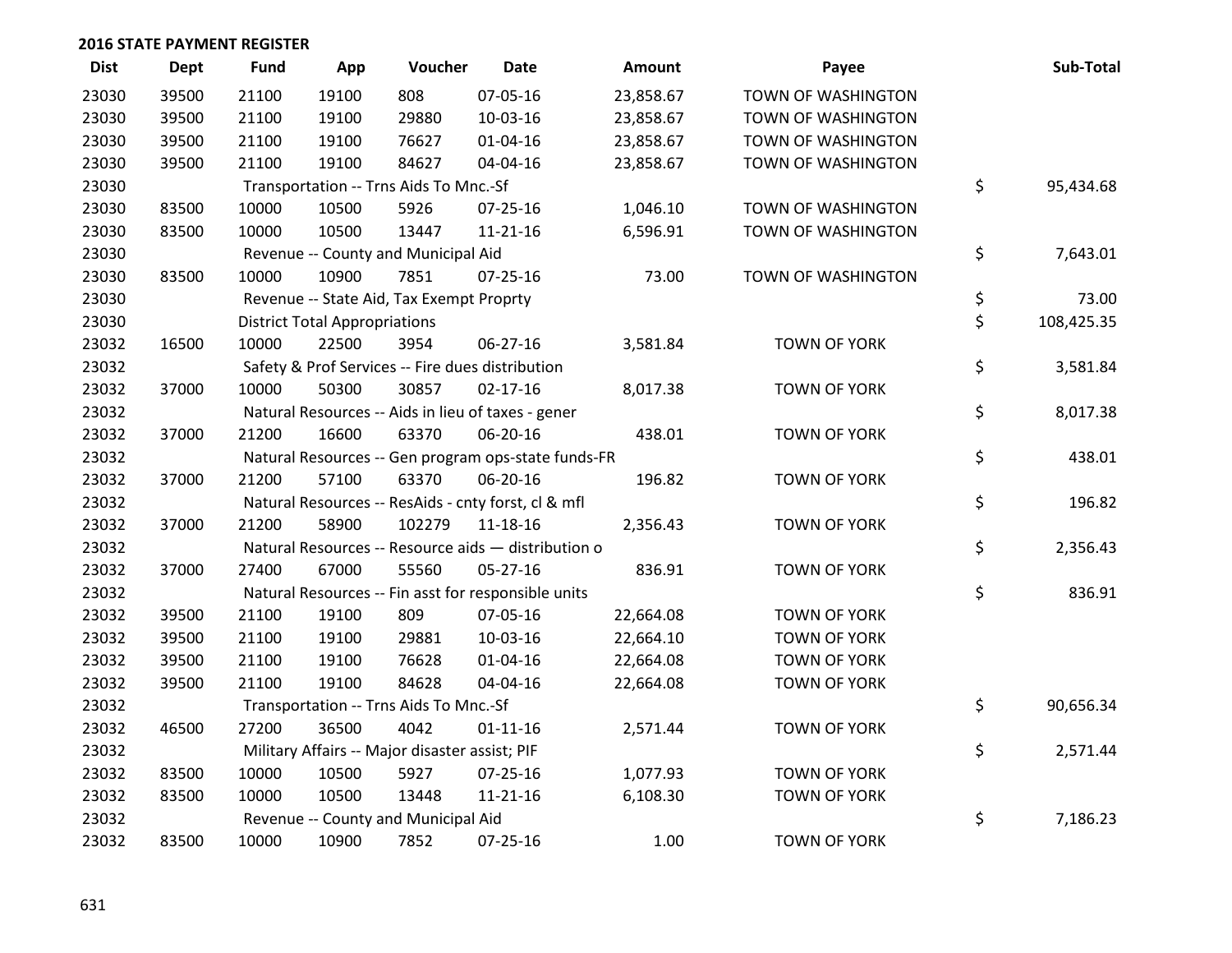| <b>Dist</b> | Dept  | <b>Fund</b> | App                                  | Voucher                                  | <b>Date</b>                                         | <b>Amount</b> | Payee                      | Sub-Total        |
|-------------|-------|-------------|--------------------------------------|------------------------------------------|-----------------------------------------------------|---------------|----------------------------|------------------|
| 23032       |       |             |                                      | Revenue -- State Aid, Tax Exempt Proprty |                                                     |               |                            | \$<br>1.00       |
| 23032       |       |             | <b>District Total Appropriations</b> |                                          |                                                     |               |                            | \$<br>115,842.40 |
| 23101       | 16500 | 10000       | 22500                                | 3955                                     | 06-27-16                                            | 2,050.32      | <b>VILLAGE OF ALBANY</b>   |                  |
| 23101       |       |             |                                      |                                          | Safety & Prof Services -- Fire dues distribution    |               |                            | \$<br>2,050.32   |
| 23101       | 37000 | 10000       | 50300                                | 46768                                    | $04 - 21 - 16$                                      | 30.07         | <b>VILLAGE OF ALBANY</b>   |                  |
| 23101       |       |             |                                      |                                          | Natural Resources -- Aids in lieu of taxes - gener  |               |                            | \$<br>30.07      |
| 23101       | 37000 | 27400       | 67000                                | 56130                                    | 05-27-16                                            | 9,185.80      | <b>VILLAGE OF ALBANY</b>   |                  |
| 23101       |       |             |                                      |                                          | Natural Resources -- Fin asst for responsible units |               |                            | \$<br>9,185.80   |
| 23101       | 39500 | 21100       | 19100                                | 810                                      | 07-05-16                                            | 19,150.59     | <b>VILLAGE OF ALBANY</b>   |                  |
| 23101       | 39500 | 21100       | 19100                                | 29882                                    | 10-03-16                                            | 19,150.62     | <b>VILLAGE OF ALBANY</b>   |                  |
| 23101       | 39500 | 21100       | 19100                                | 76629                                    | $01 - 04 - 16$                                      | 19,150.59     | <b>VILLAGE OF ALBANY</b>   |                  |
| 23101       | 39500 | 21100       | 19100                                | 84629                                    | 04-04-16                                            | 19,150.59     | <b>VILLAGE OF ALBANY</b>   |                  |
| 23101       |       |             |                                      | Transportation -- Trns Aids To Mnc.-Sf   |                                                     |               |                            | \$<br>76,602.39  |
| 23101       | 45500 | 10000       | 23100                                | 21111                                    | 12-21-16                                            | 1,280.00      | <b>VILLAGE OF ALBANY</b>   |                  |
| 23101       |       |             |                                      | Justice -- Law enforcement train, local  |                                                     |               |                            | \$<br>1,280.00   |
| 23101       | 83500 | 10000       | 10500                                | 5928                                     | 07-25-16                                            | 53,306.97     | <b>VILLAGE OF ALBANY</b>   |                  |
| 23101       | 83500 | 10000       | 10500                                | 13449                                    | 11-21-16                                            | 211,361.59    | <b>VILLAGE OF ALBANY</b>   |                  |
| 23101       |       |             |                                      | Revenue -- County and Municipal Aid      |                                                     |               |                            | \$<br>264,668.56 |
| 23101       | 83500 | 10000       | 10900                                | 7853                                     | 07-25-16                                            | 367.00        | <b>VILLAGE OF ALBANY</b>   |                  |
| 23101       | 83500 | 10000       | 10900                                | 9668                                     | 07-25-16                                            | 812.00        | <b>VILLAGE OF ALBANY</b>   |                  |
| 23101       |       |             |                                      | Revenue -- State Aid, Tax Exempt Proprty |                                                     |               |                            | \$<br>1,179.00   |
| 23101       | 83500 | 10000       | 11000                                | 13449                                    | 11-21-16                                            | 46.49         | <b>VILLAGE OF ALBANY</b>   |                  |
| 23101       |       |             |                                      | Revenue -- Public Utility Distribution   |                                                     |               |                            | \$<br>46.49      |
| 23101       | 83500 | 10000       | 50100                                | 2526                                     | $01-29-16$                                          | 104.51        | <b>VILLAGE OF ALBANY</b>   |                  |
| 23101       |       |             |                                      | Revenue -- Payments for municipal svcs   |                                                     |               |                            | \$<br>104.51     |
| 23101       |       |             | <b>District Total Appropriations</b> |                                          |                                                     |               |                            | \$<br>355,147.14 |
| 23109       | 39500 | 21100       | 19100                                | 811                                      | 07-05-16                                            | 13,617.11     | <b>VILLAGE OF BROOKLYN</b> |                  |
| 23109       | 39500 | 21100       | 19100                                | 29883                                    | 10-03-16                                            | 13,617.13     | <b>VILLAGE OF BROOKLYN</b> |                  |
| 23109       | 39500 | 21100       | 19100                                | 76630                                    | $01 - 04 - 16$                                      | 13,617.11     | <b>VILLAGE OF BROOKLYN</b> |                  |
| 23109       | 39500 | 21100       | 19100                                | 84630                                    | 04-04-16                                            | 13,617.11     | <b>VILLAGE OF BROOKLYN</b> |                  |
| 23109       |       |             |                                      | Transportation -- Trns Aids To Mnc.-Sf   |                                                     |               |                            | \$<br>54,468.46  |
| 23109       | 83500 | 10000       | 10500                                | 5929                                     | $07 - 25 - 16$                                      | 47,010.42     | <b>VILLAGE OF BROOKLYN</b> |                  |
| 23109       | 83500 | 10000       | 10500                                | 13450                                    | $11 - 21 - 16$                                      | 126,658.38    | <b>VILLAGE OF BROOKLYN</b> |                  |
| 23109       |       |             |                                      | Revenue -- County and Municipal Aid      |                                                     |               |                            | \$<br>173,668.80 |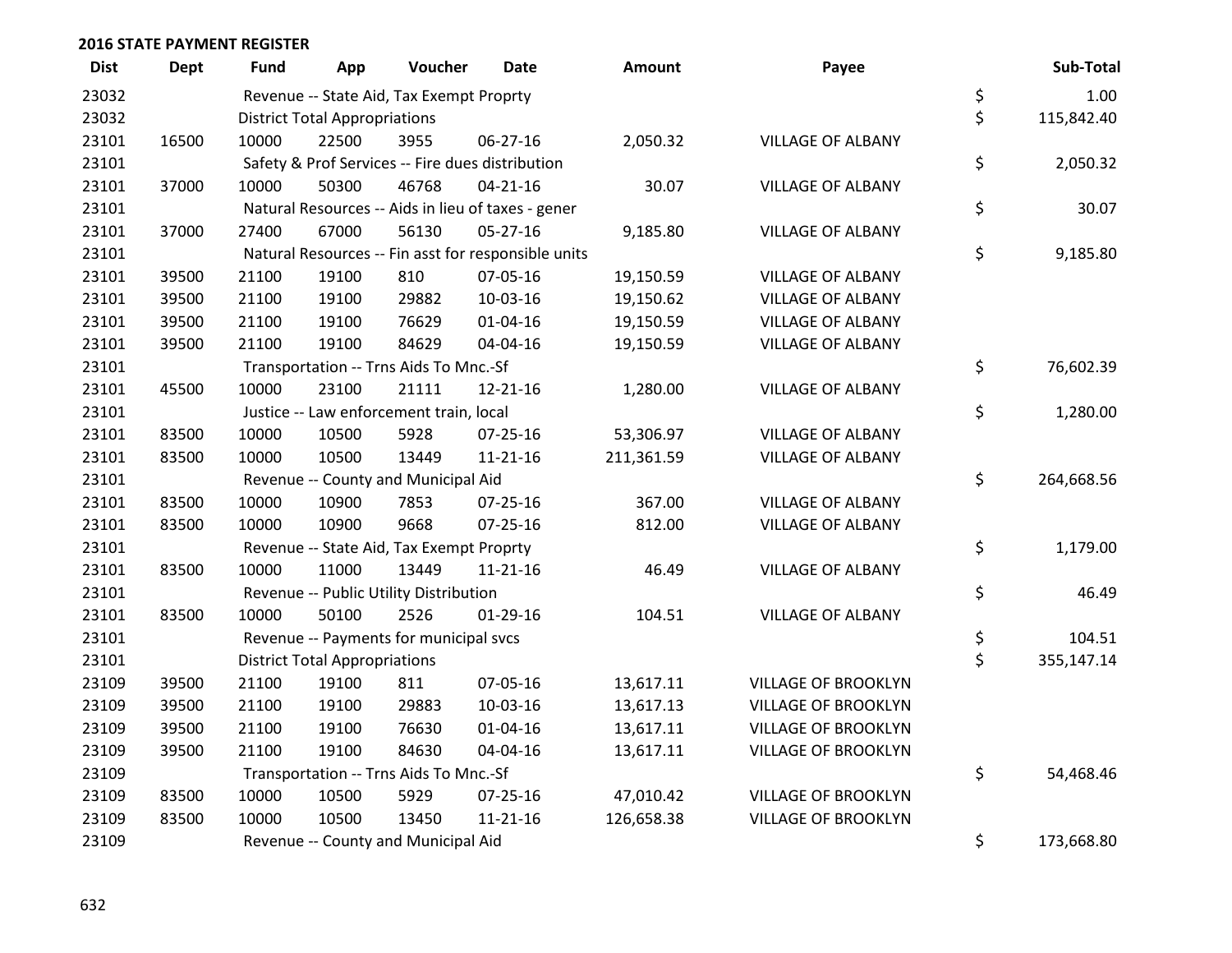| <b>Dist</b> | <b>Dept</b> | Fund                                   | App                                  | Voucher                                          | <b>Date</b>                                         | <b>Amount</b> | Payee                       |    | Sub-Total  |
|-------------|-------------|----------------------------------------|--------------------------------------|--------------------------------------------------|-----------------------------------------------------|---------------|-----------------------------|----|------------|
| 23109       | 83500       | 10000                                  | 10900                                | 7854                                             | $07 - 25 - 16$                                      | 426.00        | <b>VILLAGE OF BROOKLYN</b>  |    |            |
| 23109       |             |                                        |                                      | Revenue -- State Aid, Tax Exempt Proprty         |                                                     |               |                             | \$ | 426.00     |
| 23109       |             |                                        | <b>District Total Appropriations</b> |                                                  |                                                     |               |                             | \$ | 228,563.26 |
| 23110       | 16500       | 10000                                  | 22500                                | 5184                                             | 07-07-16                                            | 546.37        | VILLAGE OF BROWNTOWN        |    |            |
| 23110       |             |                                        |                                      | Safety & Prof Services -- Fire dues distribution |                                                     |               |                             | \$ | 546.37     |
| 23110       | 37000       | 21200                                  | 57900                                | 46775                                            | $04 - 21 - 16$                                      | 57.20         | <b>VILLAGE OF BROWNTOWN</b> |    |            |
| 23110       | 37000       | 21200                                  | 57900                                | 46776                                            | $04 - 21 - 16$                                      | 68.20         | <b>VILLAGE OF BROWNTOWN</b> |    |            |
| 23110       |             |                                        |                                      |                                                  | Natural Resources -- Aids in lieu of taxes - sum s  |               |                             | \$ | 125.40     |
| 23110       | 37000       | 27400                                  | 67000                                | 56079                                            | $05 - 27 - 16$                                      | 1,486.81      | VILLAGE OF BROWNTOWN        |    |            |
| 23110       |             |                                        |                                      |                                                  | Natural Resources -- Fin asst for responsible units |               |                             | \$ | 1,486.81   |
| 23110       | 39500       | 21100                                  | 19100                                | 812                                              | 07-05-16                                            | 3,924.11      | <b>VILLAGE OF BROWNTOWN</b> |    |            |
| 23110       | 39500       | 21100                                  | 19100                                | 29884                                            | 10-03-16                                            | 3,924.13      | <b>VILLAGE OF BROWNTOWN</b> |    |            |
| 23110       | 39500       | 21100                                  | 19100                                | 76631                                            | $01 - 04 - 16$                                      | 3,924.11      | VILLAGE OF BROWNTOWN        |    |            |
| 23110       | 39500       | 21100                                  | 19100                                | 84631                                            | 04-04-16                                            | 3,924.11      | VILLAGE OF BROWNTOWN        |    |            |
| 23110       |             | Transportation -- Trns Aids To Mnc.-Sf |                                      |                                                  |                                                     |               |                             |    | 15,696.46  |
| 23110       | 83500       | 10000                                  | 10500                                | 5930                                             | $07 - 25 - 16$                                      | 12,351.80     | <b>VILLAGE OF BROWNTOWN</b> |    |            |
| 23110       | 83500       | 10000                                  | 10500                                | 13451                                            | $11 - 21 - 16$                                      | 69,605.72     | VILLAGE OF BROWNTOWN        |    |            |
| 23110       |             |                                        |                                      | Revenue -- County and Municipal Aid              |                                                     |               |                             | \$ | 81,957.52  |
| 23110       | 83500       | 10000                                  | 10900                                | 7855                                             | $07 - 25 - 16$                                      | 26.00         | VILLAGE OF BROWNTOWN        |    |            |
| 23110       |             |                                        |                                      | Revenue -- State Aid, Tax Exempt Proprty         |                                                     |               |                             | \$ | 26.00      |
| 23110       | 83500       | 10000                                  | 11000                                | 13451                                            | $11 - 21 - 16$                                      | 416.71        | <b>VILLAGE OF BROWNTOWN</b> |    |            |
| 23110       |             |                                        |                                      | Revenue -- Public Utility Distribution           |                                                     |               |                             | \$ | 416.71     |
| 23110       |             |                                        | <b>District Total Appropriations</b> |                                                  |                                                     |               |                             | \$ | 100,255.27 |
| 23151       | 16500       | 10000                                  | 22500                                | 3956                                             | 06-27-16                                            | 2,937.18      | VILLAGE OF MONTICELLO       |    |            |
| 23151       |             |                                        |                                      |                                                  | Safety & Prof Services -- Fire dues distribution    |               |                             | \$ | 2,937.18   |
| 23151       | 37000       | 10000                                  | 50300                                | 46794                                            | $04 - 21 - 16$                                      | 9.11          | VILLAGE OF MONTICELLO       |    |            |
| 23151       |             |                                        |                                      |                                                  | Natural Resources -- Aids in lieu of taxes - gener  |               |                             | \$ | 9.11       |
| 23151       | 37000       | 27400                                  | 67000                                | 55423                                            | $05 - 27 - 16$                                      | 6,914.64      | VILLAGE OF MONTICELLO       |    |            |
| 23151       |             |                                        |                                      |                                                  | Natural Resources -- Fin asst for responsible units |               |                             | \$ | 6,914.64   |
| 23151       | 39500       | 21100                                  | 19100                                | 813                                              | 07-05-16                                            | 15,728.57     | VILLAGE OF MONTICELLO       |    |            |
| 23151       | 39500       | 21100                                  | 19100                                | 29885                                            | 10-03-16                                            | 15,728.60     | VILLAGE OF MONTICELLO       |    |            |
| 23151       | 39500       | 21100                                  | 19100                                | 76632                                            | $01 - 04 - 16$                                      | 15,728.57     | VILLAGE OF MONTICELLO       |    |            |
| 23151       | 39500       | 21100                                  | 19100                                | 84632                                            | 04-04-16                                            | 15,728.57     | VILLAGE OF MONTICELLO       |    |            |
| 23151       |             |                                        |                                      | Transportation -- Trns Aids To Mnc.-Sf           |                                                     |               |                             | \$ | 62,914.31  |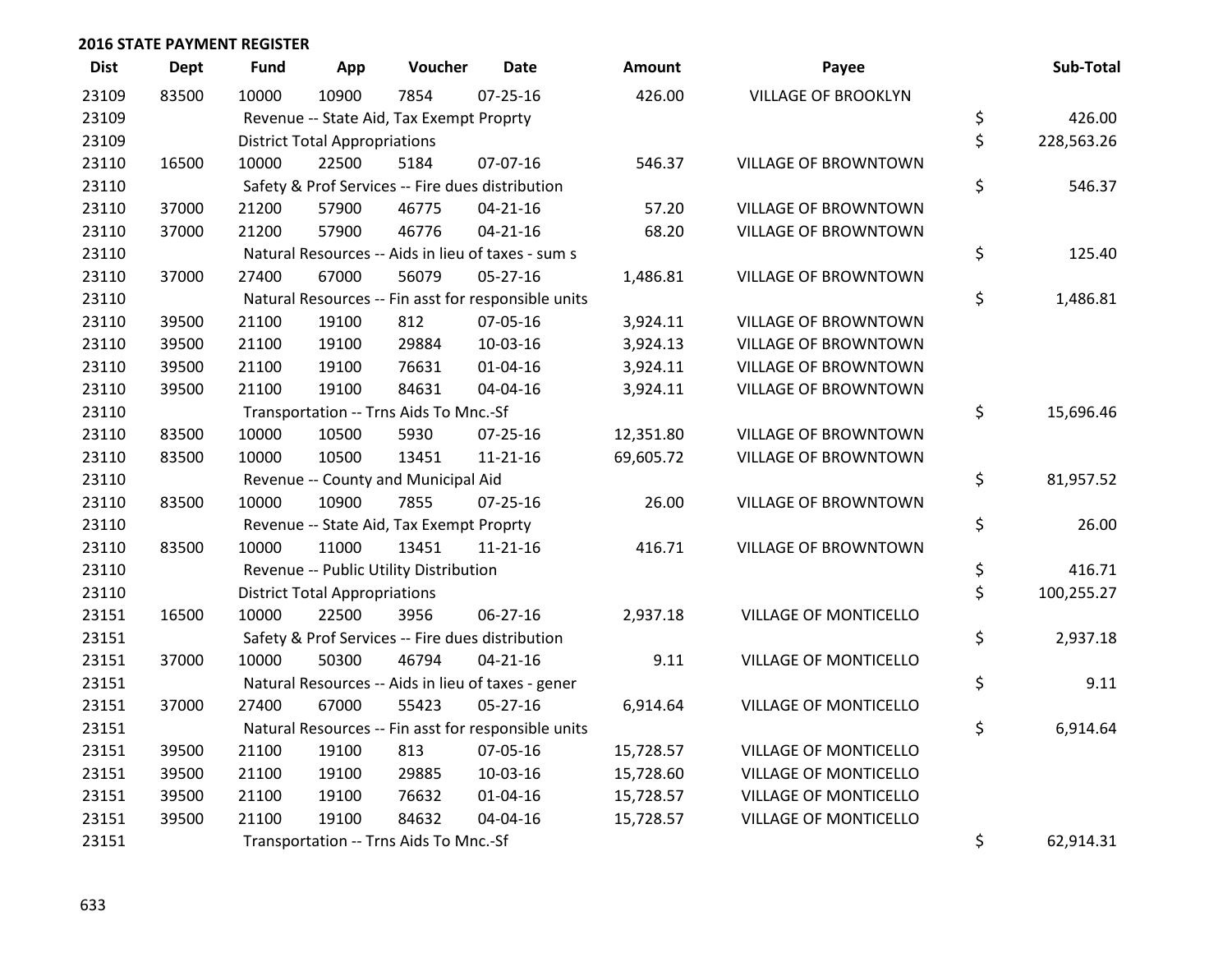| <b>Dist</b> | <b>Dept</b> | <b>Fund</b> | App                                  | Voucher                                             | <b>Date</b>    | <b>Amount</b> | Payee                        | Sub-Total        |
|-------------|-------------|-------------|--------------------------------------|-----------------------------------------------------|----------------|---------------|------------------------------|------------------|
| 23151       | 45500       | 10000       | 23100                                | 20823                                               | 12-16-16       | 640.00        | <b>VILLAGE OF MONTICELLO</b> |                  |
| 23151       |             |             |                                      | Justice -- Law enforcement train, local             |                |               |                              | \$<br>640.00     |
| 23151       | 83500       | 10000       | 10500                                | 5931                                                | 07-25-16       | 51,669.91     | VILLAGE OF MONTICELLO        |                  |
| 23151       | 83500       | 10000       | 10500                                | 13452                                               | $11 - 21 - 16$ | 222,156.82    | VILLAGE OF MONTICELLO        |                  |
| 23151       |             |             |                                      | Revenue -- County and Municipal Aid                 |                |               |                              | \$<br>273,826.73 |
| 23151       | 83500       | 10000       | 10900                                | 7856                                                | 07-25-16       | 1,241.00      | VILLAGE OF MONTICELLO        |                  |
| 23151       | 83500       | 10000       | 10900                                | 9669                                                | $07 - 25 - 16$ | 51.00         | VILLAGE OF MONTICELLO        |                  |
| 23151       |             |             |                                      | Revenue -- State Aid, Tax Exempt Proprty            |                |               |                              | \$<br>1,292.00   |
| 23151       | 83500       | 10000       | 11000                                | 13452                                               | $11 - 21 - 16$ | 1,806.74      | VILLAGE OF MONTICELLO        |                  |
| 23151       |             |             |                                      | Revenue -- Public Utility Distribution              |                |               |                              | \$<br>1,806.74   |
| 23151       | 83500       | 52100       | 36300                                | 3610                                                | 03-31-16       | 691.92        | VILLAGE OF MONTICELLO        |                  |
| 23151       |             |             |                                      | Revenue -- Lottery & Gaming Credit                  |                |               |                              | \$<br>691.92     |
| 23151       |             |             | <b>District Total Appropriations</b> |                                                     |                |               |                              | \$<br>351,032.63 |
| 23161       | 16500       | 10000       | 22500                                | 3957                                                | 06-27-16       | 6,676.26      | <b>VILLAGE OF NEW GLARUS</b> |                  |
| 23161       |             |             |                                      | Safety & Prof Services -- Fire dues distribution    |                |               |                              | \$<br>6,676.26   |
| 23161       | 37000       | 10000       | 50300                                | 46797                                               | $04 - 21 - 16$ | 177.56        | <b>VILLAGE OF NEW GLARUS</b> |                  |
| 23161       |             |             |                                      | Natural Resources -- Aids in lieu of taxes - gener  |                |               |                              | \$<br>177.56     |
| 23161       | 37000       | 27400       | 67000                                | 55934                                               | $05 - 27 - 16$ | 7,355.44      | <b>VILLAGE OF NEW GLARUS</b> |                  |
| 23161       |             |             |                                      | Natural Resources -- Fin asst for responsible units |                |               |                              | \$<br>7,355.44   |
| 23161       | 39500       | 21100       | 18500                                | 38556                                               | 10-19-16       | 3,999.21      | <b>VILLAGE OF NEW GLARUS</b> |                  |
| 23161       | 39500       | 21100       | 18500                                | 58346                                               | 12-05-16       | 3,390.72      | <b>VILLAGE OF NEW GLARUS</b> |                  |
| 23161       | 39500       | 21100       | 18500                                | 58852                                               | 12-05-16       | 4,221.60      | VILLAGE OF NEW GLARUS        |                  |
| 23161       | 39500       | 21100       | 18500                                | 60601                                               | 12-12-16       | 3,023.88      | VILLAGE OF NEW GLARUS        |                  |
| 23161       |             |             |                                      | Transportation -- Hwy Sfty Loc Aid Ffd              |                |               |                              | \$<br>14,635.41  |
| 23161       | 39500       | 21100       | 19100                                | 814                                                 | 07-05-16       | 28,838.86     | VILLAGE OF NEW GLARUS        |                  |
| 23161       | 39500       | 21100       | 19100                                | 29886                                               | 10-03-16       | 28,838.87     | VILLAGE OF NEW GLARUS        |                  |
| 23161       |             |             |                                      | Transportation -- Trns Aids To Mnc.-Sf              |                |               |                              | \$<br>57,677.73  |
| 23161       | 39500       | 21100       | 18500                                | 84665                                               | 06-16-16       | 1,051.08      | TREAS VIL NEW GLARUS         |                  |
| 23161       | 39500       | 21100       | 18500                                | 86434                                               | 07-05-16       | 3,999.00      | TREAS VIL NEW GLARUS         |                  |
| 23161       | 39500       | 21100       | 18500                                | 87238                                               | $07 - 14 - 16$ | 864.72        | TREAS VIL NEW GLARUS         |                  |
| 23161       |             |             |                                      | Transportation -- Hwy Sfty Loc Aid Ffd              |                |               |                              | \$<br>5,914.80   |
| 23161       | 39500       | 21100       | 19100                                | 76633                                               | $01 - 04 - 16$ | 28,838.86     | <b>VILLAGE OF NEW GLARUS</b> |                  |
| 23161       | 39500       | 21100       | 19100                                | 84633                                               | 04-04-16       | 28,838.86     | <b>VILLAGE OF NEW GLARUS</b> |                  |
| 23161       |             |             |                                      | Transportation -- Trns Aids To Mnc.-Sf              |                |               |                              | \$<br>57,677.72  |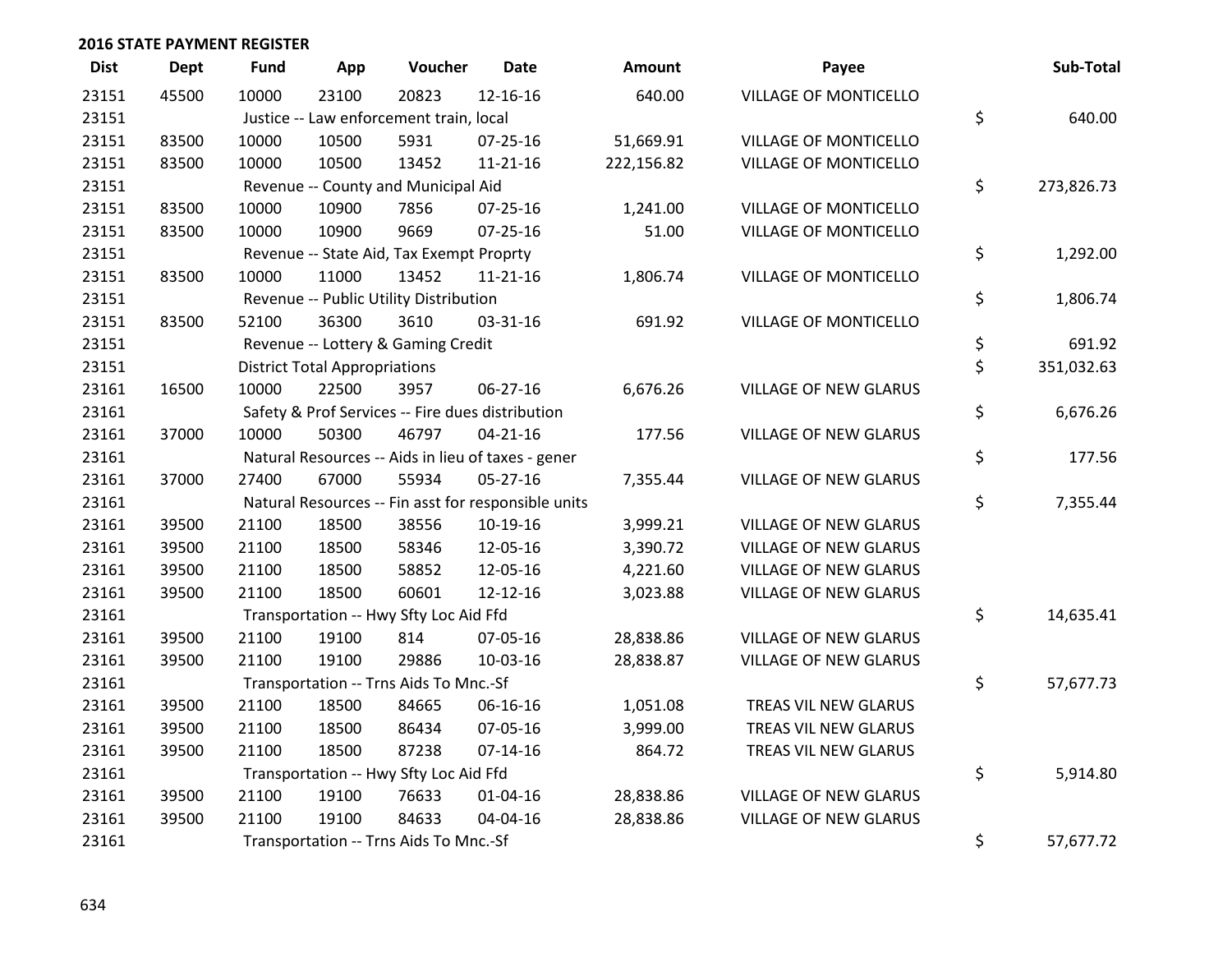| <b>Dist</b> | <b>Dept</b> | <b>Fund</b> | App                                  | Voucher                                             | <b>Date</b>    | Amount     | Payee                        | Sub-Total        |
|-------------|-------------|-------------|--------------------------------------|-----------------------------------------------------|----------------|------------|------------------------------|------------------|
| 23161       | 83500       | 10000       | 10500                                | 5932                                                | 07-25-16       | 81,624.67  | <b>VILLAGE OF NEW GLARUS</b> |                  |
| 23161       | 83500       | 10000       | 10500                                | 13453                                               | $11 - 21 - 16$ | 162,511.26 | VILLAGE OF NEW GLARUS        |                  |
| 23161       |             |             |                                      | Revenue -- County and Municipal Aid                 |                |            |                              | \$<br>244,135.93 |
| 23161       | 83500       | 10000       | 10900                                | 7857                                                | $07 - 25 - 16$ | 6,771.00   | <b>VILLAGE OF NEW GLARUS</b> |                  |
| 23161       | 83500       | 10000       | 10900                                | 9670                                                | $07 - 25 - 16$ | 6,490.00   | VILLAGE OF NEW GLARUS        |                  |
| 23161       |             |             |                                      | Revenue -- State Aid, Tax Exempt Proprty            |                |            |                              | \$<br>13,261.00  |
| 23161       | 83500       | 10000       | 11000                                | 13453                                               | $11 - 21 - 16$ | 734.03     | VILLAGE OF NEW GLARUS        |                  |
| 23161       |             |             |                                      | Revenue -- Public Utility Distribution              |                |            |                              | \$<br>734.03     |
| 23161       | 83500       | 10000       | 50100                                | 2527                                                | $01-29-16$     | 506.14     | VILLAGE OF NEW GLARUS        |                  |
| 23161       |             |             |                                      | Revenue -- Payments for municipal svcs              |                |            |                              | \$<br>506.14     |
| 23161       | 83500       | 52100       | 36300                                | 3075                                                | 03-29-16       | 3,764.22   | VILLAGE OF NEW GLARUS        |                  |
| 23161       |             |             |                                      | Revenue -- Lottery & Gaming Credit                  |                |            |                              | \$<br>3,764.22   |
| 23161       |             |             | <b>District Total Appropriations</b> |                                                     |                |            |                              | \$<br>412,516.24 |
| 23206       | 16500       | 10000       | 22500                                | 3958                                                | 06-27-16       | 7,479.80   | <b>CITY OF BRODHEAD</b>      |                  |
| 23206       |             |             |                                      | Safety & Prof Services -- Fire dues distribution    |                |            |                              | \$<br>7,479.80   |
| 23206       | 37000       | 10000       | 50300                                | 46208                                               | $04 - 21 - 16$ | 9.91       | <b>CITY OF BRODHEAD</b>      |                  |
| 23206       |             |             |                                      | Natural Resources -- Aids in lieu of taxes - gener  |                |            |                              | \$<br>9.91       |
| 23206       | 37000       | 27400       | 67000                                | 56339                                               | $05 - 27 - 16$ | 11,656.65  | <b>CITY OF BRODHEAD</b>      |                  |
| 23206       |             |             |                                      | Natural Resources -- Fin asst for responsible units |                |            |                              | \$<br>11,656.65  |
| 23206       | 37000       | 27400       | 67300                                | 56339                                               | 05-27-16       | 860.34     | <b>CITY OF BRODHEAD</b>      |                  |
| 23206       |             |             |                                      | Natural Resources -- Recycling consolidation grants |                |            |                              | \$<br>860.34     |
| 23206       | 39500       | 21100       | 16200                                | 2062                                                | 07-05-16       | 5,306.92   | <b>CITY OF BRODHEAD</b>      |                  |
| 23206       | 39500       | 21100       | 16200                                | 29164                                               | 10-03-16       | 5,306.93   | <b>CITY OF BRODHEAD</b>      |                  |
| 23206       |             |             |                                      | Transportation -- Conn Hwy Aids St Fds              |                |            |                              | \$<br>10,613.85  |
| 23206       | 39500       | 21100       | 18500                                | 26497                                               | 09-21-16       | 1,231.74   | <b>CITY OF BRODHEAD</b>      |                  |
| 23206       | 39500       | 21100       | 18500                                | 31910                                               | 09-29-16       | 4,000.00   | <b>CITY OF BRODHEAD</b>      |                  |
| 23206       | 39500       | 21100       | 18500                                | 45059                                               | 11-07-16       | 757.91     | <b>CITY OF BRODHEAD</b>      |                  |
| 23206       | 39500       | 21100       | 18500                                | 60547                                               | 12-13-16       | 6,941.23   | <b>CITY OF BRODHEAD</b>      |                  |
| 23206       |             |             |                                      | Transportation -- Hwy Sfty Loc Aid Ffd              |                |            |                              | \$<br>12,930.88  |
| 23206       | 39500       | 21100       | 19100                                | 815                                                 | 07-05-16       | 38,279.94  | <b>CITY OF BRODHEAD</b>      |                  |
| 23206       | 39500       | 21100       | 19100                                | 29887                                               | 10-03-16       | 38,279.95  | <b>CITY OF BRODHEAD</b>      |                  |
| 23206       |             |             |                                      | Transportation -- Trns Aids To Mnc.-Sf              |                |            |                              | \$<br>76,559.89  |
| 23206       | 39500       | 21100       | 16200                                | 78029                                               | $01 - 04 - 16$ | 5,306.92   | <b>CITY OF BRODHEAD</b>      |                  |
| 23206       | 39500       | 21100       | 16200                                | 82029                                               | 04-04-16       | 5,306.92   | <b>CITY OF BRODHEAD</b>      |                  |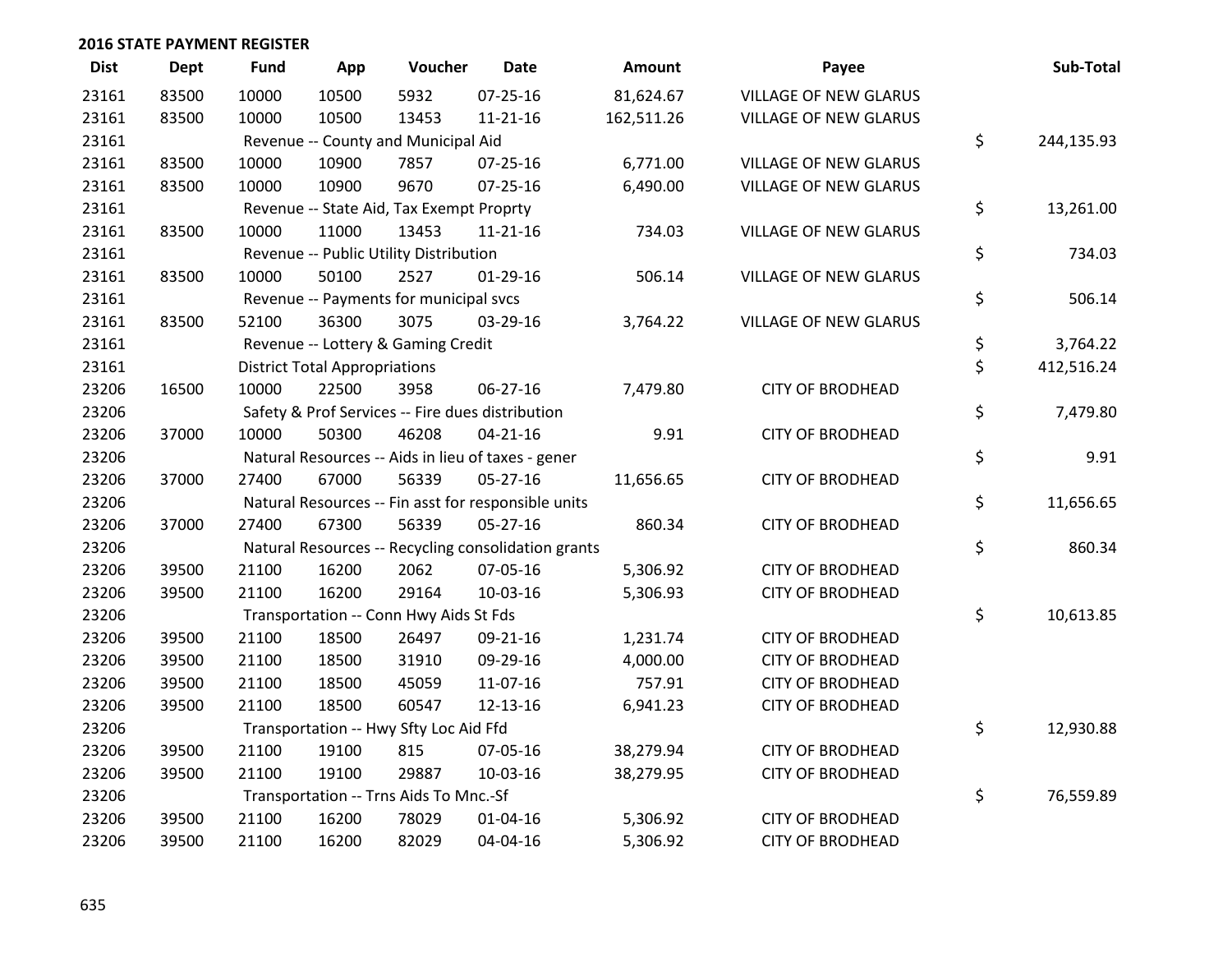| <b>Dist</b> | <b>Dept</b> | <b>Fund</b> | App                                  | Voucher                                  | Date                                                | <b>Amount</b> | Payee                      | Sub-Total          |
|-------------|-------------|-------------|--------------------------------------|------------------------------------------|-----------------------------------------------------|---------------|----------------------------|--------------------|
| 23206       |             |             |                                      | Transportation -- Conn Hwy Aids St Fds   |                                                     |               |                            | \$<br>10,613.84    |
| 23206       | 39500       | 21100       | 18500                                | 85364                                    | 06-22-16                                            | 624.86        | TREAS CITY BRODHEAD        |                    |
| 23206       | 39500       | 21100       | 18500                                | 86092                                    | 06-30-16                                            | 3,953.05      | TREAS CITY BRODHEAD        |                    |
| 23206       | 39500       | 21100       | 18500                                | 86435                                    | 07-05-16                                            | 280.26        | <b>TREAS CITY BRODHEAD</b> |                    |
| 23206       |             |             |                                      | Transportation -- Hwy Sfty Loc Aid Ffd   |                                                     |               |                            | \$<br>4,858.17     |
| 23206       | 39500       | 21100       | 19100                                | 76634                                    | 01-04-16                                            | 38,279.94     | <b>CITY OF BRODHEAD</b>    |                    |
| 23206       | 39500       | 21100       | 19100                                | 84634                                    | 04-04-16                                            | 38,279.94     | <b>CITY OF BRODHEAD</b>    |                    |
| 23206       |             |             |                                      | Transportation -- Trns Aids To Mnc.-Sf   |                                                     |               |                            | \$<br>76,559.88    |
| 23206       | 45500       | 10000       | 23100                                | 18529                                    | 10-31-16                                            | 1,600.00      | <b>CITY OF BRODHEAD</b>    |                    |
| 23206       |             |             |                                      | Justice -- Law enforcement train, local  |                                                     |               |                            | \$<br>1,600.00     |
| 23206       | 83500       | 10000       | 10500                                | 5933                                     | $07 - 25 - 16$                                      | 190,947.38    | <b>CITY OF BRODHEAD</b>    |                    |
| 23206       | 83500       | 10000       | 10500                                | 13454                                    | $11 - 21 - 16$                                      | 619,252.04    | <b>CITY OF BRODHEAD</b>    |                    |
| 23206       |             |             |                                      | Revenue -- County and Municipal Aid      |                                                     |               |                            | \$<br>810,199.42   |
| 23206       | 83500       | 10000       | 10900                                | 7858                                     | $07 - 25 - 16$                                      | 4,967.00      | <b>CITY OF BRODHEAD</b>    |                    |
| 23206       | 83500       | 10000       | 10900                                | 9671                                     | $07 - 25 - 16$                                      | 2,717.00      | <b>CITY OF BRODHEAD</b>    |                    |
| 23206       |             |             |                                      | Revenue -- State Aid, Tax Exempt Proprty |                                                     |               |                            | \$<br>7,684.00     |
| 23206       | 83500       | 10000       | 11000                                | 13454                                    | $11 - 21 - 16$                                      | 216.95        | <b>CITY OF BRODHEAD</b>    |                    |
| 23206       |             |             |                                      | Revenue -- Public Utility Distribution   |                                                     |               |                            | \$<br>216.95       |
| 23206       | 83500       | 52100       | 36300                                | 3076                                     | 03-29-16                                            | 4,689.46      | <b>CITY OF BRODHEAD</b>    |                    |
| 23206       |             |             |                                      | Revenue -- Lottery & Gaming Credit       |                                                     |               |                            | \$<br>4,689.46     |
| 23206       |             |             | <b>District Total Appropriations</b> |                                          |                                                     |               |                            | \$<br>1,036,533.04 |
| 23251       | 16500       | 10000       | 22500                                | 3959                                     | 06-27-16                                            | 28,367.96     | <b>CITY OF MONROE</b>      |                    |
| 23251       |             |             |                                      |                                          | Safety & Prof Services -- Fire dues distribution    |               |                            | \$<br>28,367.96    |
| 23251       | 37000       | 21200       | 58700                                | 33613                                    | 03-02-16                                            | 19,484.51     | <b>CITY OF MONROE</b>      |                    |
| 23251       |             |             |                                      |                                          | Natural Resources -- ResAids - urban forestry grant |               |                            | \$<br>19,484.51    |
| 23251       | 37000       | 27400       | 67000                                | 55864                                    | 05-27-16                                            | 67,689.93     | <b>CITY OF MONROE</b>      |                    |
| 23251       |             |             |                                      |                                          | Natural Resources -- Fin asst for responsible units |               |                            | \$<br>67,689.93    |
| 23251       | 37000       | 27400       | 67300                                | 55864                                    | 05-27-16                                            | 2,820.12      | <b>CITY OF MONROE</b>      |                    |
| 23251       |             |             |                                      |                                          | Natural Resources -- Recycling consolidation grants |               |                            | \$<br>2,820.12     |
| 23251       | 39500       | 21100       | 16200                                | 2063                                     | 07-05-16                                            | 11,618.21     | <b>CITY OF MONROE</b>      |                    |
| 23251       | 39500       | 21100       | 16200                                | 29165                                    | 10-03-16                                            | 11,618.24     | <b>CITY OF MONROE</b>      |                    |
| 23251       |             |             |                                      | Transportation -- Conn Hwy Aids St Fds   |                                                     |               |                            | \$<br>23,236.45    |
| 23251       | 39500       | 21100       | 17700                                | 6079                                     | 07-29-16                                            | 28,701.00     | <b>CITY OF MONROE</b>      |                    |
| 23251       | 39500       | 21100       | 17700                                | 32923                                    | 10-05-16                                            | 28,701.00     | <b>CITY OF MONROE</b>      |                    |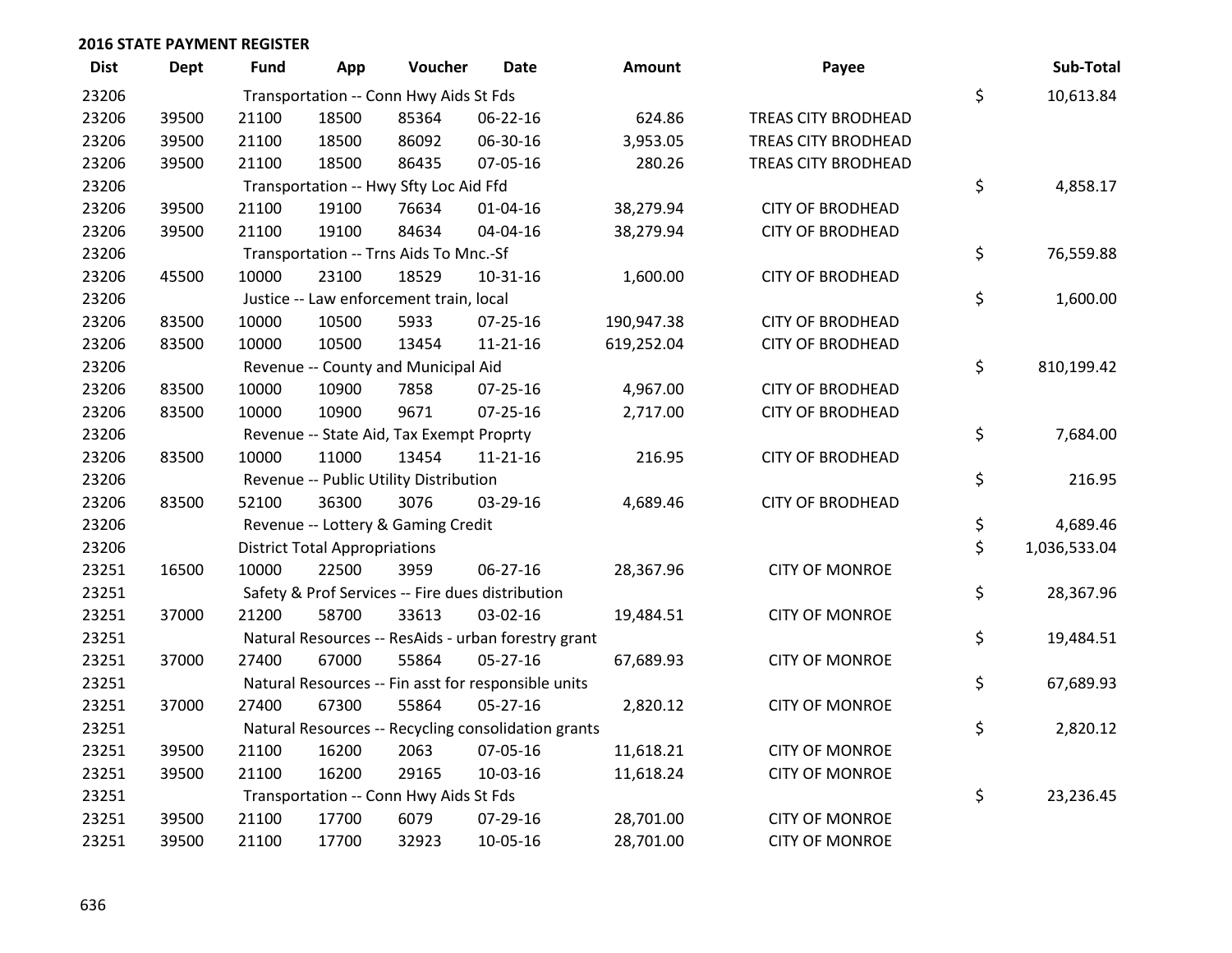| <b>Dist</b> | <b>Dept</b> | Fund  | App   | Voucher                                  | <b>Date</b>    | <b>Amount</b> | Payee                    | Sub-Total          |
|-------------|-------------|-------|-------|------------------------------------------|----------------|---------------|--------------------------|--------------------|
| 23251       | 39500       | 21100 | 17700 | 69115                                    | 12-29-16       | 17,221.00     | <b>CITY OF MONROE</b>    |                    |
| 23251       |             |       |       | Transportation -- Tc, Trns Oper Aid Sf   |                |               |                          | \$<br>74,623.00    |
| 23251       | 39500       | 21100 | 18200 | 32929                                    | 09-30-16       | 74,776.00     | <b>CITY OF MONROE</b>    |                    |
| 23251       | 39500       | 21100 | 18200 | 57896                                    | 12-05-16       | 35,818.00     | <b>CITY OF MONROE</b>    |                    |
| 23251       |             |       |       | Transportation -- Trnst/Trns-Rel Aid F   |                |               |                          | \$<br>110,594.00   |
| 23251       | 39500       | 21100 | 19100 | 816                                      | 07-05-16       | 119,802.87    | <b>CITY OF MONROE</b>    |                    |
| 23251       | 39500       | 21100 | 19100 | 29888                                    | 10-03-16       | 119,802.87    | <b>CITY OF MONROE</b>    |                    |
| 23251       |             |       |       | Transportation -- Trns Aids To Mnc.-Sf   |                |               |                          | \$<br>239,605.74   |
| 23251       | 39500       | 21100 | 16200 | 78030                                    | $01 - 04 - 16$ | 11,618.21     | <b>CITY OF MONROE</b>    |                    |
| 23251       | 39500       | 21100 | 16200 | 82030                                    | 04-04-16       | 11,618.21     | <b>CITY OF MONROE</b>    |                    |
| 23251       |             |       |       | Transportation -- Conn Hwy Aids St Fds   |                |               |                          | \$<br>23,236.42    |
| 23251       | 39500       | 21100 | 17700 | 72022                                    | $01 - 04 - 16$ | 15,801.00     | <b>CITY OF MONROE</b>    |                    |
| 23251       | 39500       | 21100 | 17700 | 90022                                    | $05 - 27 - 16$ | 28,701.00     | <b>CITY OF MONROE</b>    |                    |
| 23251       |             |       |       | Transportation -- Tc, Trns Oper Aid Sf   |                |               |                          | \$<br>44,502.00    |
| 23251       | 39500       | 21100 | 18200 | 71228                                    | $01-19-16$     | 24,792.00     | <b>TREAS CITY MONROE</b> |                    |
| 23251       | 39500       | 21100 | 18200 | 76015                                    | 03-10-16       | 33,218.00     | <b>TREAS CITY MONROE</b> |                    |
| 23251       |             |       |       | Transportation -- Trnst/Trns-Rel Aid F   |                |               |                          | \$<br>58,010.00    |
| 23251       | 39500       | 21100 | 19100 | 76635                                    | $01 - 04 - 16$ | 119,802.87    | <b>CITY OF MONROE</b>    |                    |
| 23251       | 39500       | 21100 | 19100 | 84635                                    | 04-04-16       | 119,802.87    | <b>CITY OF MONROE</b>    |                    |
| 23251       |             |       |       | Transportation -- Trns Aids To Mnc.-Sf   |                |               |                          | \$<br>239,605.74   |
| 23251       | 45500       | 10000 | 22100 | 14389                                    | $07 - 22 - 16$ | 20.00         | <b>CITY OF MONROE</b>    |                    |
| 23251       |             |       |       | Justice -- Crime laboratories, DNA       |                |               |                          | \$<br>20.00        |
| 23251       | 45500       | 10000 | 23100 | 18690                                    | 10-31-16       | 4,160.00      | <b>CITY OF MONROE</b>    |                    |
| 23251       |             |       |       | Justice -- Law enforcement train, local  |                |               |                          | \$<br>4,160.00     |
| 23251       | 83500       | 10000 | 10500 | 5934                                     | 07-25-16       | 446,174.92    | <b>CITY OF MONROE</b>    |                    |
| 23251       | 83500       | 10000 | 10500 | 13455                                    | 11-21-16       | 1,033,940.88  | <b>CITY OF MONROE</b>    |                    |
| 23251       |             |       |       | Revenue -- County and Municipal Aid      |                |               |                          | \$<br>1,480,115.80 |
| 23251       | 83500       | 10000 | 10900 | 7859                                     | 07-25-16       | 196,639.00    | <b>CITY OF MONROE</b>    |                    |
| 23251       | 83500       | 10000 | 10900 | 9672                                     | 07-25-16       | 21,828.00     | <b>CITY OF MONROE</b>    |                    |
| 23251       |             |       |       | Revenue -- State Aid, Tax Exempt Proprty |                |               |                          | \$<br>218,467.00   |
| 23251       | 83500       | 10000 | 11000 | 13455                                    | $11 - 21 - 16$ | 23,974.64     | <b>CITY OF MONROE</b>    |                    |
| 23251       |             |       |       | Revenue -- Public Utility Distribution   |                |               |                          | \$<br>23,974.64    |
| 23251       | 83500       | 10000 | 50100 | 2528                                     | $01-29-16$     | 2,869.87      | <b>CITY OF MONROE</b>    |                    |
| 23251       |             |       |       | Revenue -- Payments for municipal svcs   |                |               |                          | \$<br>2,869.87     |